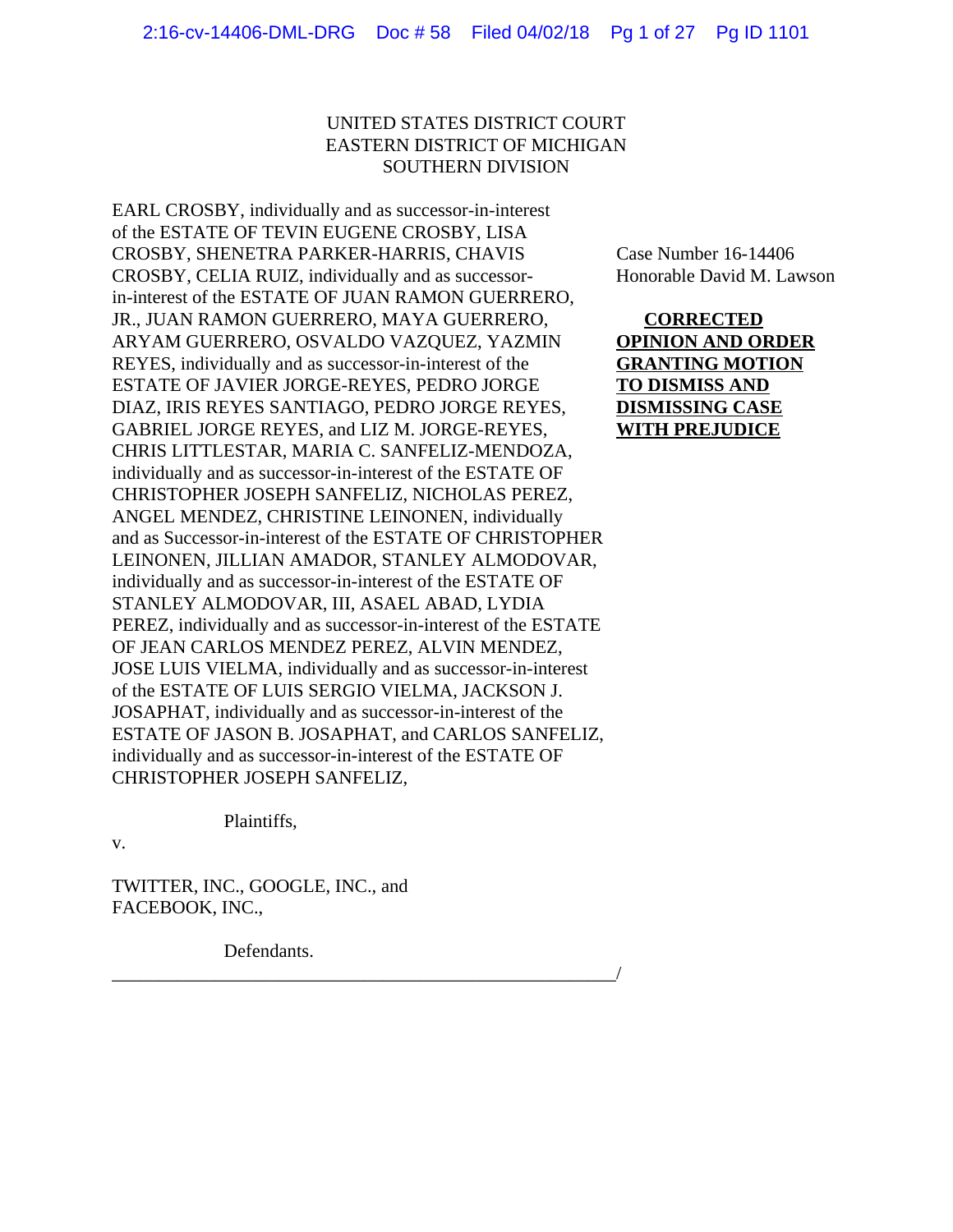# **CORRECTED OPINION AND ORDER GRANTING MOTION TO DISMISS AND DISMISSING CASE WITH PREJUDICE**

The plaintiffs in this case are victims and family members of deceased victims of the mass shooting at the Pulse Night Club in Orlando, Florida perpetrated by Omar Mateen on June 12, 2016. They have sued the three defendants, which provide social media platforms used by terrorist groups to spread their messages of violence and hatred. The plaintiffs believe that the access that the defendants furnished to the Islamic State of Iraq and Syria (ISIS), which apparently allowed Mateen to hear its messages via the Internet and become radicalized, triggers liability for the shooting. The plaintiffs bring claims under federal statutes that create causes of action for aiding acts of international terrorism and providing material support to terrorists and foreign terrorist organizations. They also have alleged claims under state law.

The defendants have filed a joint motion to dismiss, arguing that the claims are barred by the immunity granted to online service providers under the Communications Decency Act, 42 U.S.C. § 230, and that the pleaded facts do not support the causes of action. There are many conclusions that can be drawn from the facts alleged in the amended complaint about the ethics and moral responsibility of those maintaining social media sites, including the defendants. But because the plaintiffs have not pleaded facts that plausibly establish *legal* claims for which relief can be granted, the Court will grant the motion and dismiss the case.

I.

The facts are taken from the amended complaint, as read favorably to the plaintiffs for this motion to dismiss.

Omar Mateen killed 49 people and injured 53 during the June 12, 2016 shooting at the Pulse Night Club. The plaintiffs (and their decedents) are included in those numbers. They posit that the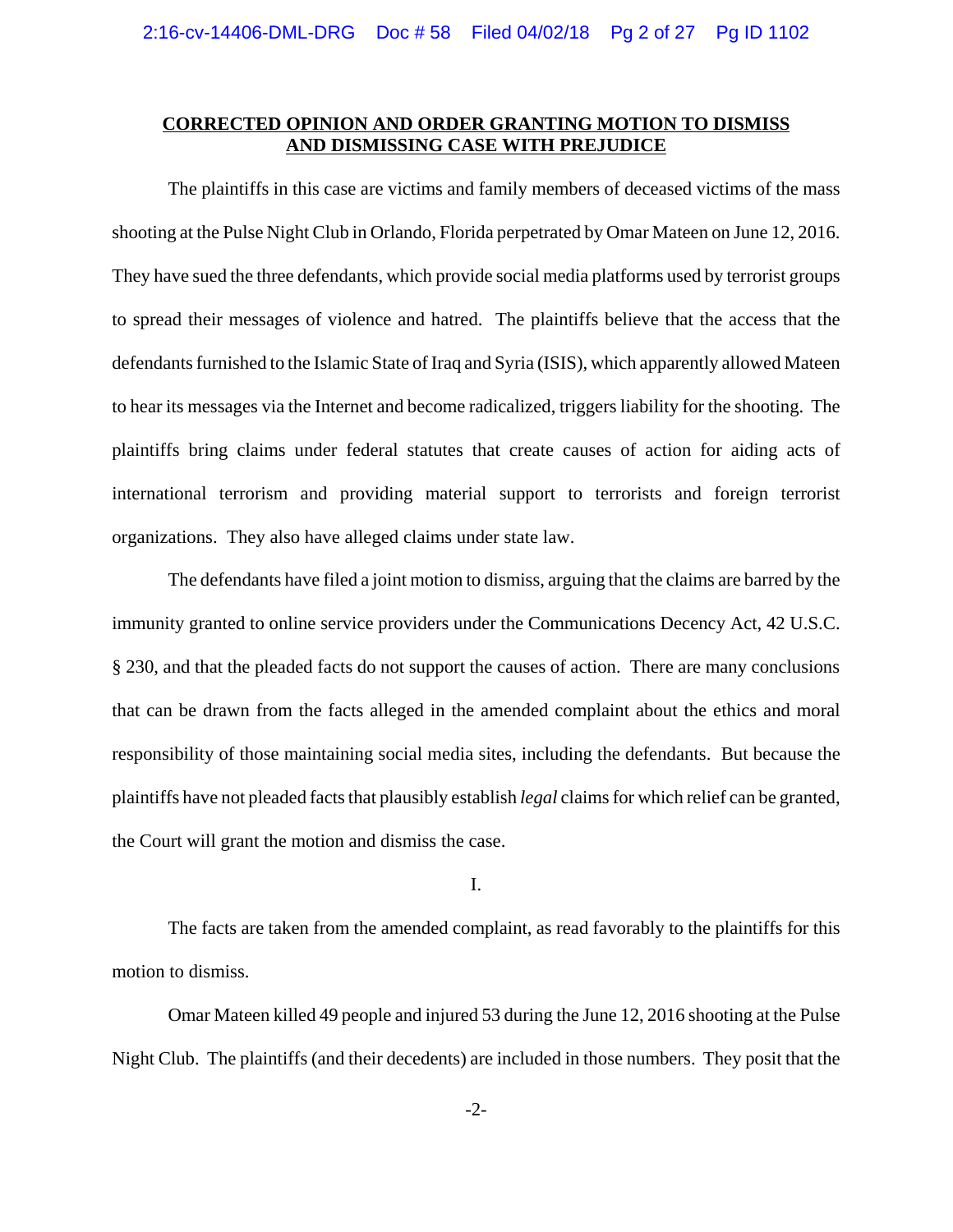### 2:16-cv-14406-DML-DRG Doc # 58 Filed 04/02/18 Pg 3 of 27 Pg ID 1103

defendants are accountable for those deaths and injuries under the civil remedy allowances Congress added to the federal Anti-Terrorism Act (ATA), found in Chapter 113B of the federal criminal code. In particular, 18 U.S.C. § 2333(a) establishes a cause of action for damages for "[a]ny national of the United States" who is killed or injured by "an act of international terrorism." Liability extends to "any person who aids and abets, by knowingly providing substantial assistance, or who conspires with the person who committed such an act of international terrorism." *Id.* § 2333(d). The plaintiffs assert claims against these defendants under that section, and also for providing material support to international terrorists, 18 U.S.C. § 2339A, and for providing material support to international terrorist organizations, 18 U.S.C. § 2339B.

The plaintiffs contend that by allowing ISIS to post proselytizing videos on their sites, and by deriving revenue from targeted advertising on those sites, the defendants have engaged in conduct subjecting them to liability for Mateen's terrorist act. Although certain organizations, most notably banks, occasionally have been found liable under these federal statutes for aiding international terrorists, *see, e.g.*, *In re Terrorist Attacks on Sept. 11, 2001*, 718 F. Supp. 2d 456, 489 (S.D.N.Y. 2010), *aff'd on other grounds*, 714 F.3d 109 (2d Cir. 2013), there is not a single case in which social media providers have been held responsible. And in several other cases, attempts to make out such a case have failed. *See Fields v. Twitter, Inc.*, 881 F.3d 739 (9th Cir. 2018); *Pennie v. Twitter, Inc.*, 281 F. Supp. 3d 874, 2017 WL 5992143 (N.D. Cal. 2017).

To establish their claims, the plaintiffs must plead facts that plausibly suggest the likelihood that the Orlando night club shooting was "an act of international terrorism," and that the defendants aided and abetted or conspired to commit that act, or that they provided material support directly to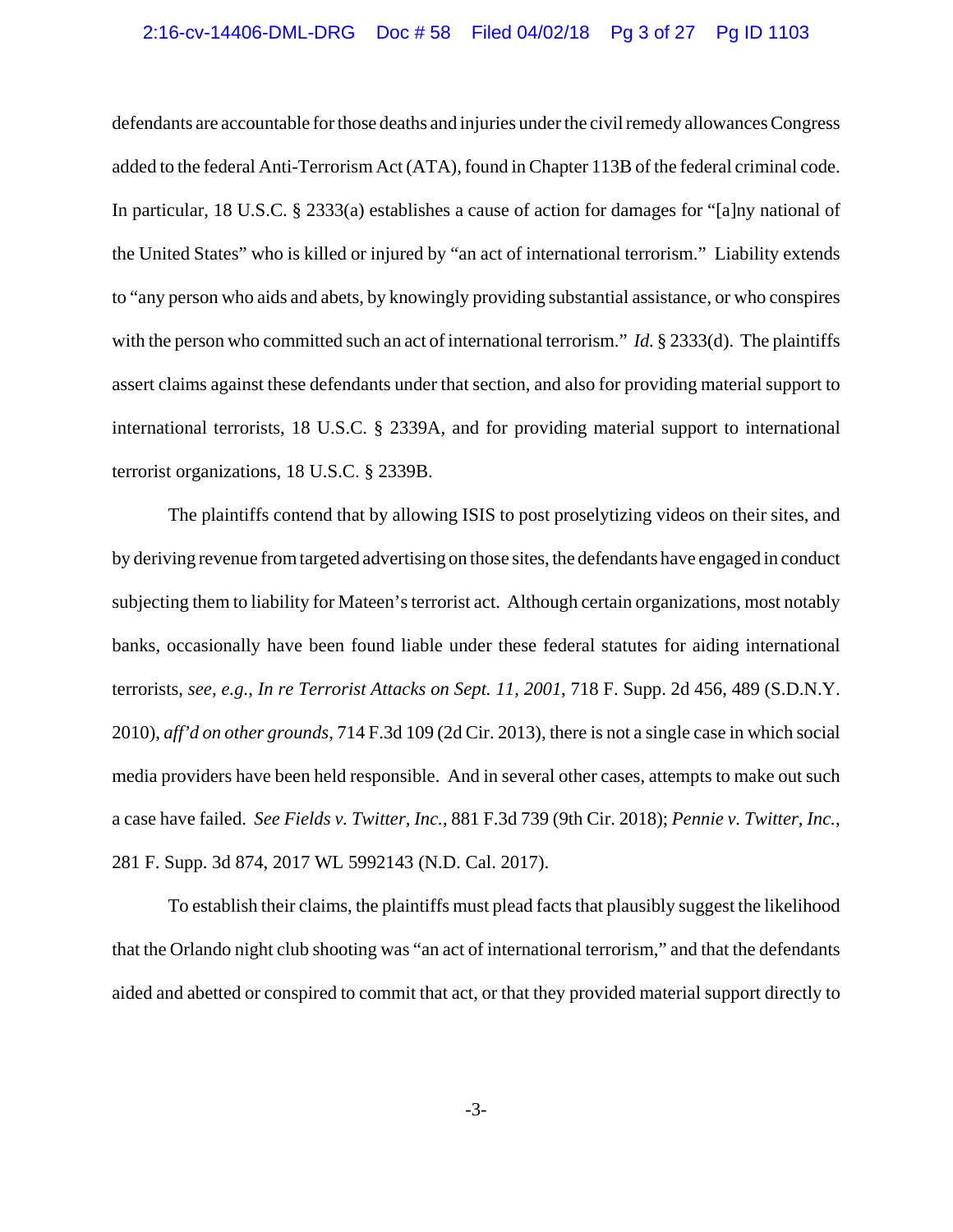#### 2:16-cv-14406-DML-DRG Doc # 58 Filed 04/02/18 Pg 4 of 27 Pg ID 1104

Mateen, or material support to ISIS *and* that ISIS perpetrated the attack. Here is what they allege in their amended complaint.

### A. ISIS

The amended complaint devotes considerable space to general allegations describing the well-known public persona of the organization popularly known as ISIS, and in particular its heavy use of the Internet and various social media facilities, including those maintained by the defendants, to spread the organization's message promoting the establishment of an Islamic State governed by Sharia law. *See* Am. Compl. ¶¶ 1-103. The defendants do not appear seriously to contest those general background allegations, mostly coming from published news reports, suggesting that elements of ISIS operate (or have operated) numerous Internet accounts on the defendants' services, some with thousands or tens of thousands of followers, which actively publish media and messages encouraging those who might view them to commit violent acts of terrorism, and which also publish messages claiming responsibility for violent terrorist acts around the world. The amended complaint also alleges that ISIS uses the defendants' platforms actively to solicit sympathetic funders to donate to its cause. It appears to be undisputed that as far back as December 2004, the United States designated ISIS as a Foreign Terrorist Organization.

The plaintiffs allege that all of the defendants place targeted ads on web pages featuring content posted by ISIS accounts, and that they derive revenue from views of those ads. Additionally, defendant Google, Inc., through its YouTube platform, places ads on pages where ISIS videos are displayed and shares revenue from those ads with the account holders who post videos. That results in direct payments to the ISIS affiliates that operate those accounts. Am. Compl. ¶¶ 59- 60, 137-42. Despite public appeals to the defendants to take action to disable known ISIS-affiliated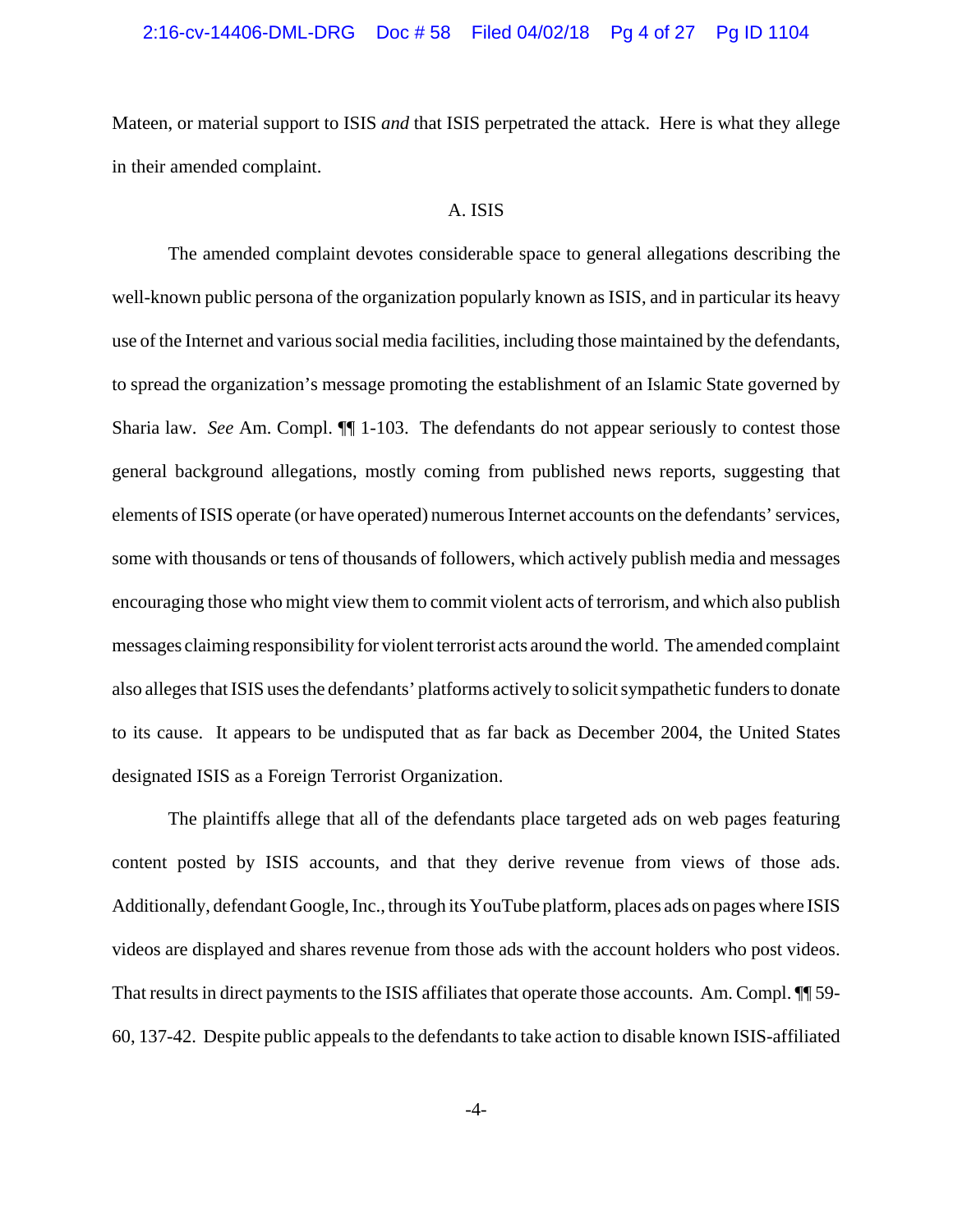### 2:16-cv-14406-DML-DRG Doc # 58 Filed 04/02/18 Pg 5 of 27 Pg ID 1105

accounts on their services, the defendants have been unable or unwilling to do so. *Id.* ¶¶ 104-133. Any ISIS accounts that the defendants do disable rapidly reappear within hours or days under simple reiterations of the same formulaic account handles used by previous accounts that were banned (e.g., accounts named "DriftOne00147" through "DriftOne00151" serially created, posting substantially the same messages, after accounts "DriftOne00146" through "DriftOne00150" were deleted). Am. Compl. ¶¶ 121-24.

## B. The Orlando Night Club Shooting

On Friday, June 12, 2016, Omar Mateen entered the Pulse Night Club in Orlando, Florida, and began shooting. By the time Mateen's shooting rampage ended, 49 persons attending the club that night were dead, and 53 were injured. The attack was widely reported by local, national, and international news outlets.

The plaintiffs allege that, shortly after the shooting, the ISIS official news agency, known as "Amaq," issued a "flash bulletin" stating that, "The attack that targeted a nightclub for homosexuals in Orlando, Florida, and left more than one hundred dead and wounded was carried out by an Islamic State fighter." The ISIS official radio station, al-Bayan, also reported on the shooting with a statement as follows:

Allah has enabled brother Omar Mateen, one of the soldiers of the Caliphate in America, to carry out a raid where he was able to infiltrate a Crusaders' gathering at a gay nightclub in Orlando, Florida. Allah enabled him to inflict heavy casualties amongst the filthy Crusaders. He killed and injured over a hundred of them. This is the biggest raid to be carried [out] in America after the raid of Manhattan 16 years ago.

Am. Compl.  $\P$  175. During the investigation of the shooting, FBI analysts concluded that Mateen viewed Internet sites over several years and became "self-radicalized." But he decided only recently before the attack to embrace the Islamic State. Mateen supposedly watched online "jihadist

-5-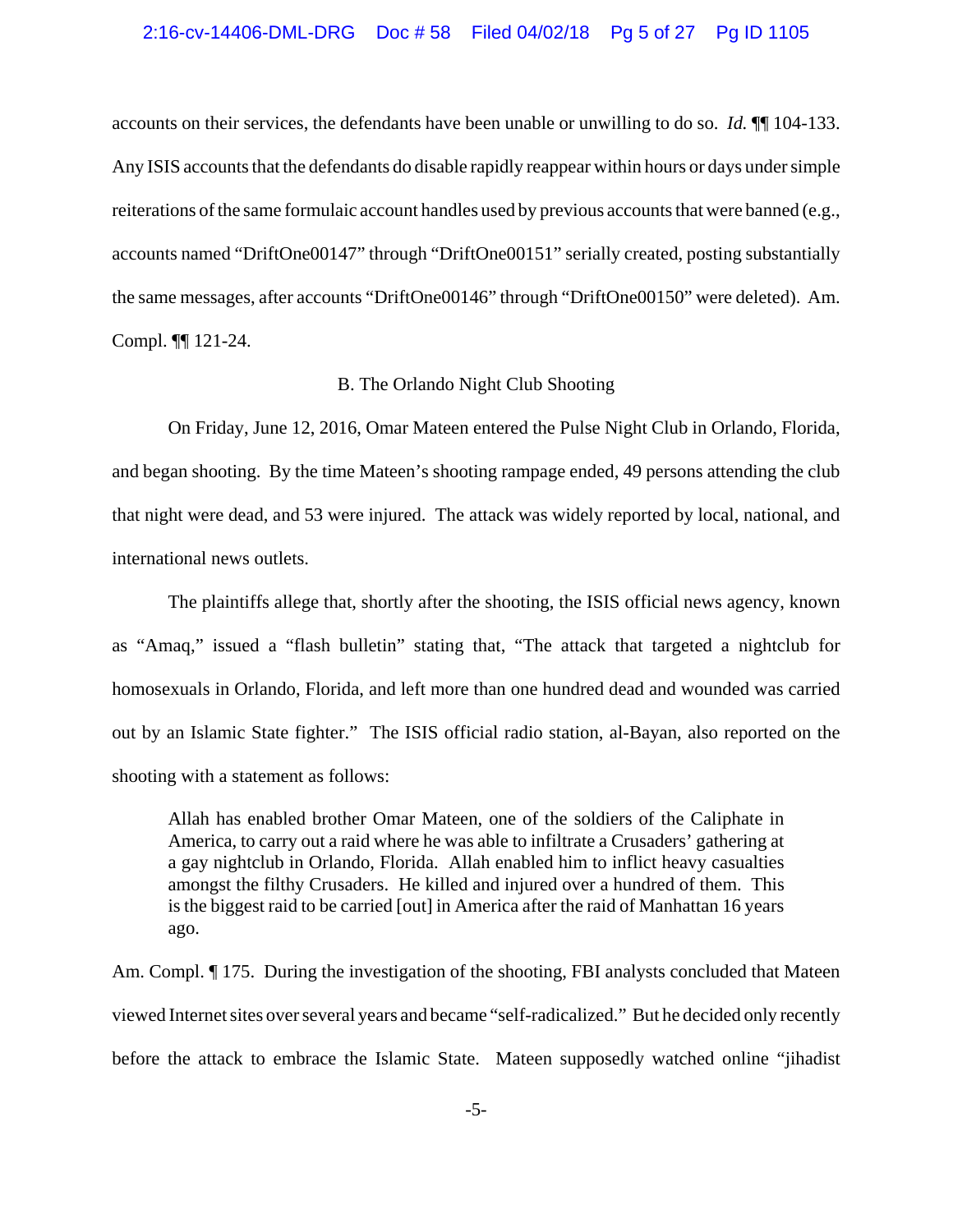## 2:16-cv-14406-DML-DRG Doc # 58 Filed 04/02/18 Pg 6 of 27 Pg ID 1106

sermons" since 2012. He also had downloaded "jihadist material" to his computer, which included videos of beheadings of militants' captives. Omar Mateen's spouse, Noor Salman, was arrested. During the arrest, the FBI learned that Mateen viewed ISIS YouTube videos, which presumably contributed to his recruitment and radicalization. (Noor Salman was charged with providing material support to an international terrorist organization and obstruction of justice in connection with the Orlando shooting, and was acquitted by a jury earlier today.)

The plaintiffs allege that the Orlando night club shooting was an act of "international

terrorism," based on the following chain of inferences, as set forth in the amended complaint:

One of the state[d] goals of ISIS is to use social media including Defendants platforms to radicalize individuals to conduct attacks throughout the world, including the United States.

By radicalizing individuals through social media, this allowed ISIS to exert its influence without the necessity of direct physical contact with these individuals. Furthermore, this allows ISIS to incite or participate in attacks without the necessity of sending its own operatives.

Thus, an attack in the United States to which ISIS' use of social media caused or contributed is an action by ISIS. Given that ISIS has been declared an international terrorist organization, such an action is an act of international terrorism.

Omar Mateen was radicalized by ISIS' use of social media. This was the stated goal of ISIS. Mateen then carried out the deadly attacks in Orlando. Conducting terrorist acts via radicalized individuals is a stated goal of ISIS.

Mateen's attack on the Pulse nightclub was a violent act causing death and injury and constitutes numerous criminal acts under the laws of the United States.

ISIS intended to intimidate and coerce western populations and governments through a pattern of intimidation and coercion as discussed throughout Plaintiff's First Amended Complaint.

ISIS acts from outside the United States using Defendants' platforms in a manner [that] transcend[s] national boundaries because of the international usage of Defendants' platforms.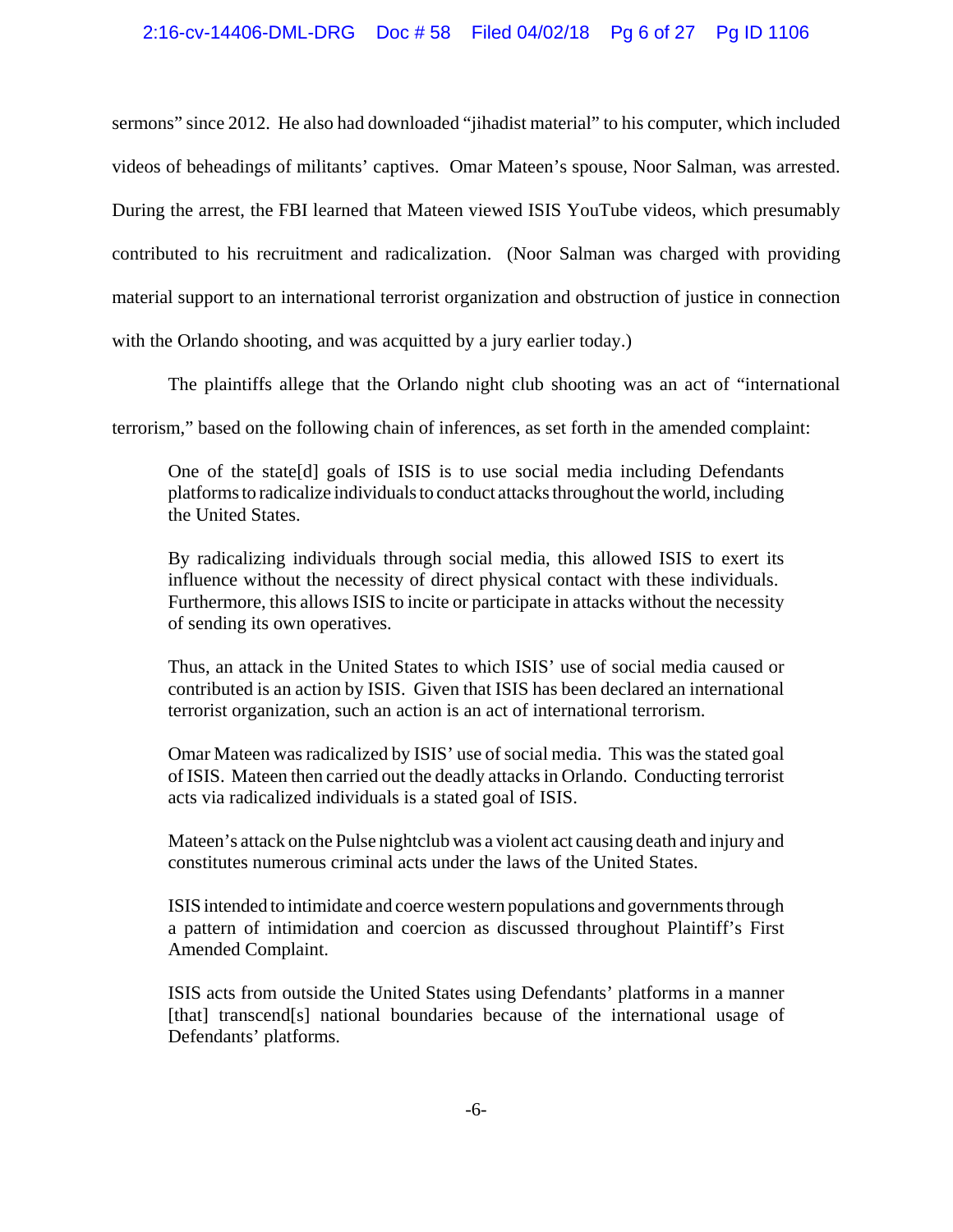But for ISIS' postings using Defendants' social media platforms, Mateen would not have engaged in his attack on the Pulse nightclub.

Mateen's terrorist actions were a direct result of ISIS' actions and given that ISIS is an international terrorist organization, Mateen's actions were also an act of international terrorism.

Am. Compl. ¶¶ 206-214.

The plaintiffs also allege that the defendants know (1) that ISIS is designated as a Foreign Terrorist Organization; (2) that ISIS members and its official news outlets use numerous accounts on the defendants' platforms to publish the organization's messages and to recruit and "radicalize" persons such as Mateen; (3) that ISIS raises significant amounts of money and recruits numerous individuals to its cause through the organization's use of the defendants' social media platforms; and (4) without that funding and widespread global messaging, the organization's capacity to carry out terrorist acts "would essentially evaporate."

The plaintiffs allege that the defendants "provided [their] services and equipment to ISIS, knowing that they were to be used in preparation for, or in carrying out, criminal acts including the acts that injured the Plaintiffs," and that "but for the material support and resources provided by ISIS, the attack that injured the Plaintiffs would have been substantially more difficult to implement." Am. Compl. ¶¶ 234-35. They also allege that by providing their services to ISIS, the defendants "aided and abetted" the organization's accomplishment of its goals, and "conspired" with ISIS to achieve those goals. *Id.* ¶¶ 221-22, 227-29.

## C. Procedural History

The plaintiffs filed their complaint in this case on December 19, 2016, and they later filed an amended complaint. The amended complaint pleads four counts under federal law for (1) aiding and abetting acts of international terrorism, contrary to 18 U.S.C. § 2333(a), (d) (Count One); (2)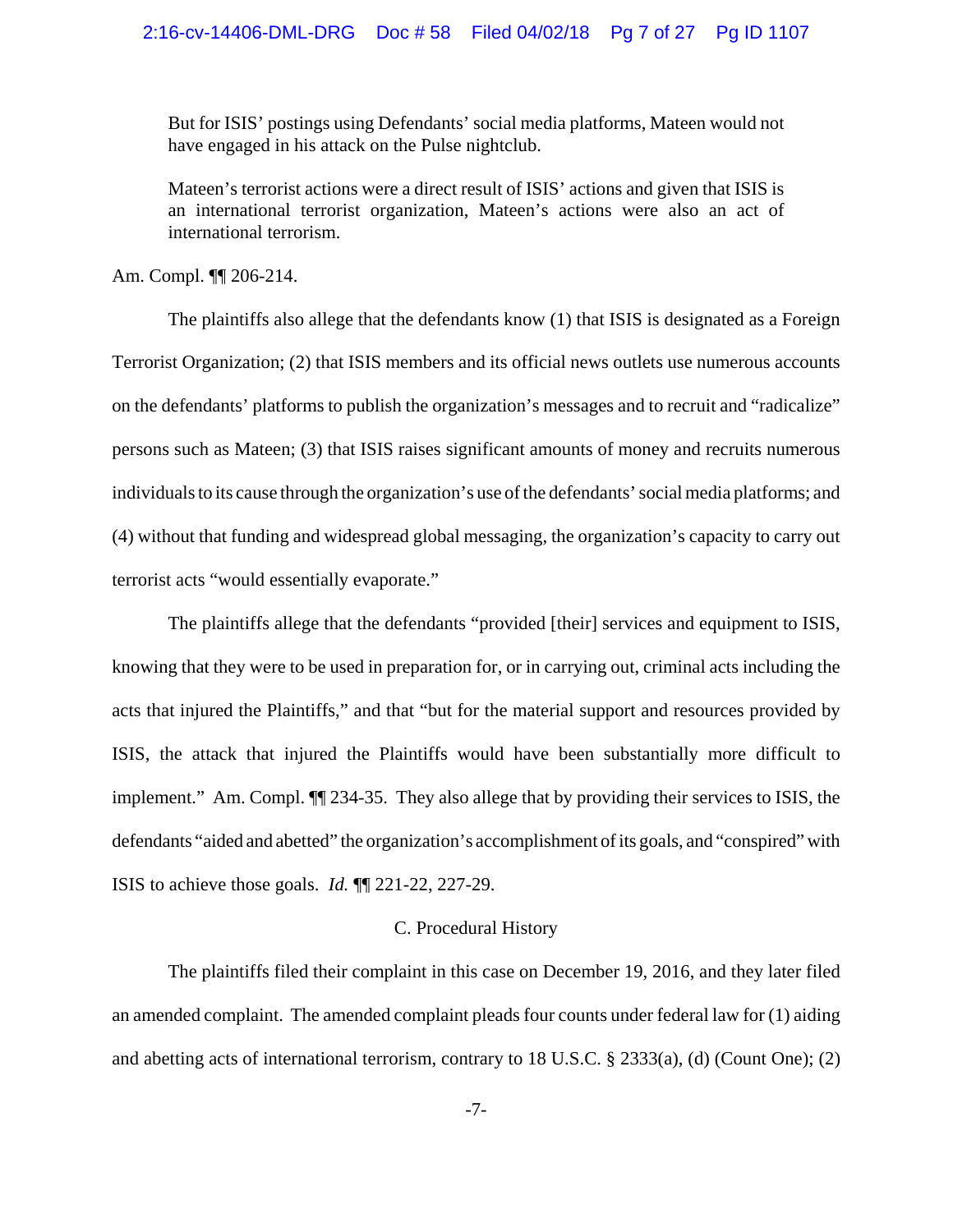#### 2:16-cv-14406-DML-DRG Doc # 58 Filed 04/02/18 Pg 8 of 27 Pg ID 1108

conspiracy in furtherance of acts of international terrorism (same) (Count Two); (3) provision of material support to terrorists, 18 U.S.C. § 2333, 2339A (Count Three); and (4) provision of material support to a designated foreign terrorist organization, 18 U.S.C. § 2333, 2333B (Count Four). The complaint also pleads state law counts for negligent infliction of emotional distress (Count Five), and "wrongful death" (Count Six). The defendants jointly filed a motion to dismiss all of those claims.

### II.

The motion to dismiss has been brought under Federal Rule of Civil Procedure 12(b)(6). The defendants open with the argument that all of the claims premised on the defendants' complicity in the publication of content created by third parties are barred by the blanket grant of immunity to online service providers against such liability in Section 230 of the Communications Decency Act, 42 U.S.C. § 230. They follow with the contention that the amended complaint does not establish any cause of action because it does not allege facts to show that "ISIS" committed the Orlando night club shooting, or that the defendants had any association with or provided any support or assistance to the shooter, Omar Mateen; it does not allege any facts to show that the shooting was "an act of international terrorism"; and the plaintiffs have not pleaded any facts that establish that the defendants' conduct was the proximate cause of their injuries.

Because the amended complaint does not plead facts that plausibly support any viable claims against these defendants, the Court need not address the defendants' first argument. *See Fields v. Twitter, Inc.*, 881 F.3d 739, 750 (9th Cir. 2018).

The standards under Rule 12(b)(6) are well known to the parties: the purpose of the motion is to allow a defendant to test whether, as a matter of law, the plaintiffs are entitled to legal relief if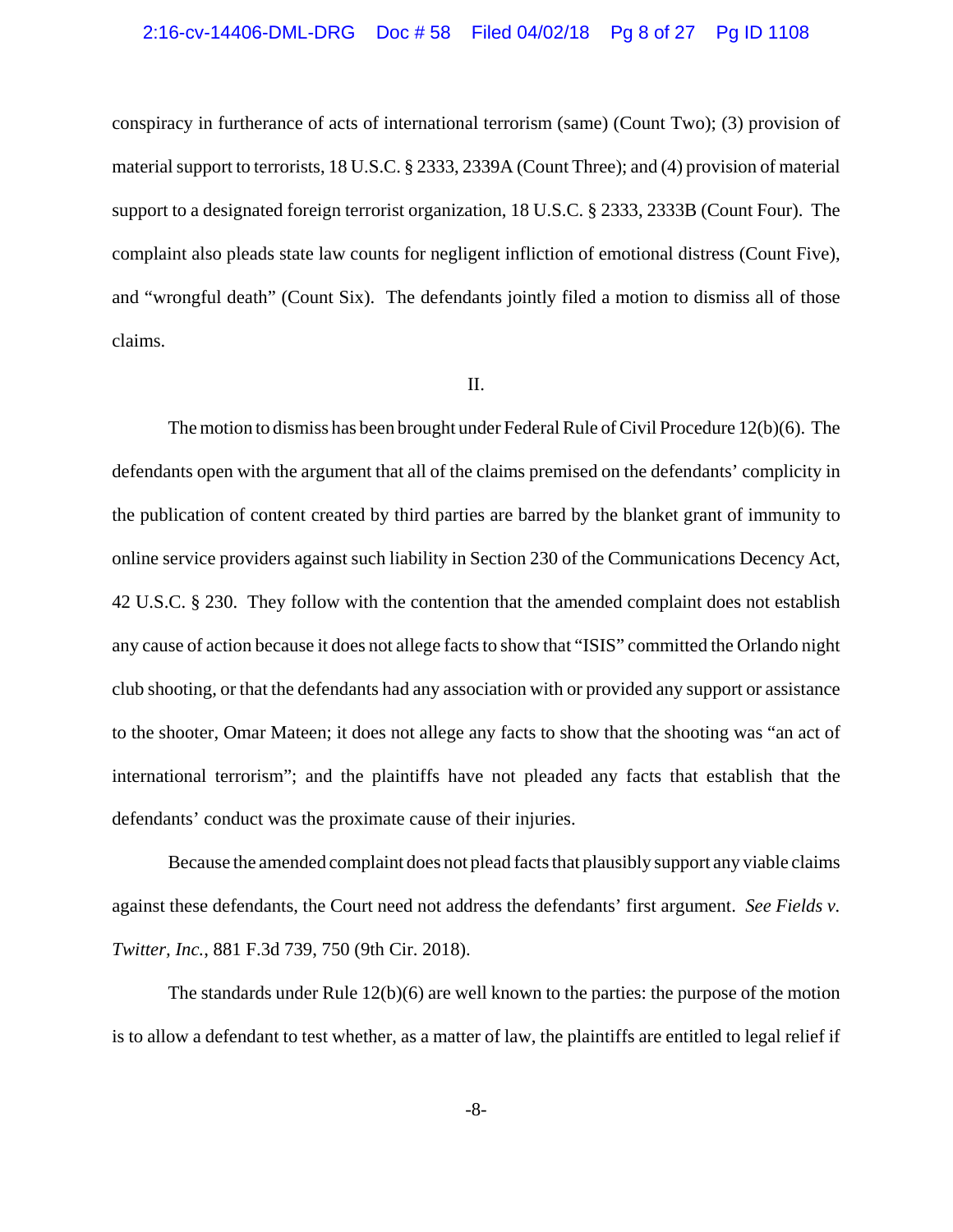#### 2:16-cv-14406-DML-DRG Doc # 58 Filed 04/02/18 Pg 9 of 27 Pg ID 1109

all the factual allegations in the complaint are taken as true. *Rippy ex rel. Rippy v. Hattaway*, 270 F.3d 416, 419 (6th Cir. 2001) (citing *Mayer v. Mylod*, 988 F.2d 635, 638 (6th Cir. 1993)). The complaint is viewed in the light most favorable to the plaintiffs, the factual allegations in the complaint are accepted as true, and all reasonable inferences are drawn in favor of the plaintiffs. *Bassett v. Nat'l Collegiate Athletic Ass'n*, 528 F.3d 426, 430 (6th Cir. 2008). To survive the motion, the plaintiffs "must plead 'enough factual matter' that, when taken as true, 'state[s] a claim to relief that is plausible on its face.' *Bell Atl. Corp. v. Twombly*, 550 U.S. 544, 556, 570 (2007). Plausibility requires showing more than the 'sheer possibility' of relief but less than a 'probab[le]' entitlement to relief. *Ashcroft v. Iqbal*, [556 U.S. 662, 678] (2009)." *Fabian v. Fulmer Helmets, Inc.*, 628 F.3d 278, 280 (6th Cir. 2010).

When deciding a motion under Rule 12(b)(6), the Court looks only to the pleadings, *Jones v. City of Cincinnati*, 521 F.3d 555, 562 (6th Cir. 2008), the documents attached to them, *Commercial Money Ctr., Inc. v. Illinois Union Ins. Co.*, 508 F.3d 327, 335 (6th Cir. 2007) (citing Fed. R. Civ. P. 10(c)), documents referenced in the pleadings that are "integral to the claims," *id.* at 335-36, documents that are not mentioned specifically but which govern the plaintiff's rights and are necessarily incorporated by reference, *Weiner v. Klais & Co., Inc.*, 108 F.3d 86, 89 (6th Cir. 1997), *abrogated on other grounds by Swierkiewicz v. Sorema, N.A.*, 534 U.S. 506 (2002), and matters of public record, *Northville Downs v. Granholm*, 622 F.3d 579, 586 (6th Cir. 2010). However, beyond that, assessment of the facial sufficiency of the complaint ordinarily must be undertaken without resort to matters outside the pleadings. *Wysocki v. Int'l Bus. Mach. Corp.*, 607 F.3d 1102, 1104 (6th Cir. 2010).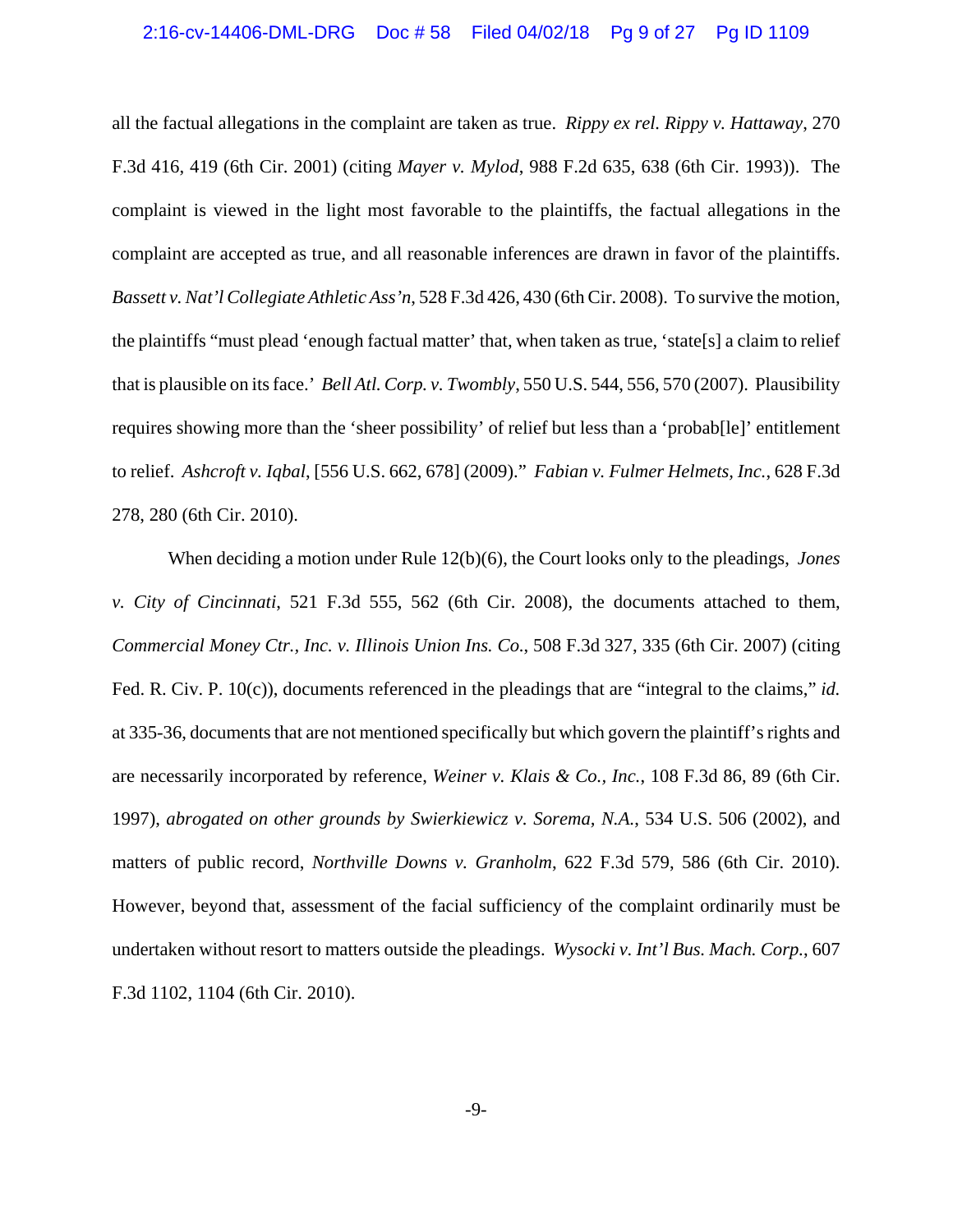### A. Federal Claims

To make out a claim under the civil remedy provision of the ATA, the plaintiffs must plead three things: (1) commission of an international act of terrorism; (2) harm to the plaintiffs, as nationals of the United States; and (3) a proximate causal link between the violation and the harm. *See* 18 U.S.C. § 2333(a). "Like a civil RICO claim, a suit for damages under the ATA 'is akin to a Russian matryoshka doll, with statutes nested inside of statutes.'" *Gill v. Arab Bank, PLC*, 893 F. Supp. 2d 542, 553 (E.D.N.Y. 2012) (quoting *Schwab v. Philip Morris USA, Inc.*, 449 F. Supp. 2d 992, 1032 (E.D.N.Y. 2006), *rev'd on other grounds sub nom. McLaughlin v. American Tobacco Co.*, 522 F.3d 215 (2d Cir. 2008)). As discussed below, many of the statutory definitions link to other statutes.

## 1. International Terrorism

One of the elements of the federal claims asserted by the plaintiffs is that their injuries resulted from "an act of international terrorism." 18 U.S.C. § 2333(a). Satisfying that element requires pleaded facts showing a life-threatening violent act that (A) violates a federal or state criminal law; (B) was intended to intimidate civilian populations, or influence a government policy through intimidation, or affected governmental operations by "mass destruction, assassination, or kidnapping"; and (C) occurred mostly outside United States territory or "transcend[ed] national boundaries in terms of the means by which they are accomplished, the persons they appear intended to intimidate or coerce, or the locale in which their perpetrators operate or seek asylum." 18 U.S.C. § 2331(1). The plaintiffs have not alleged facts establishing that element.

It is useful to pause at this point to review the pleading standards now in effect. Certainly, a pleader must set forth "a short and plain statement of the claim showing that the pleader is entitled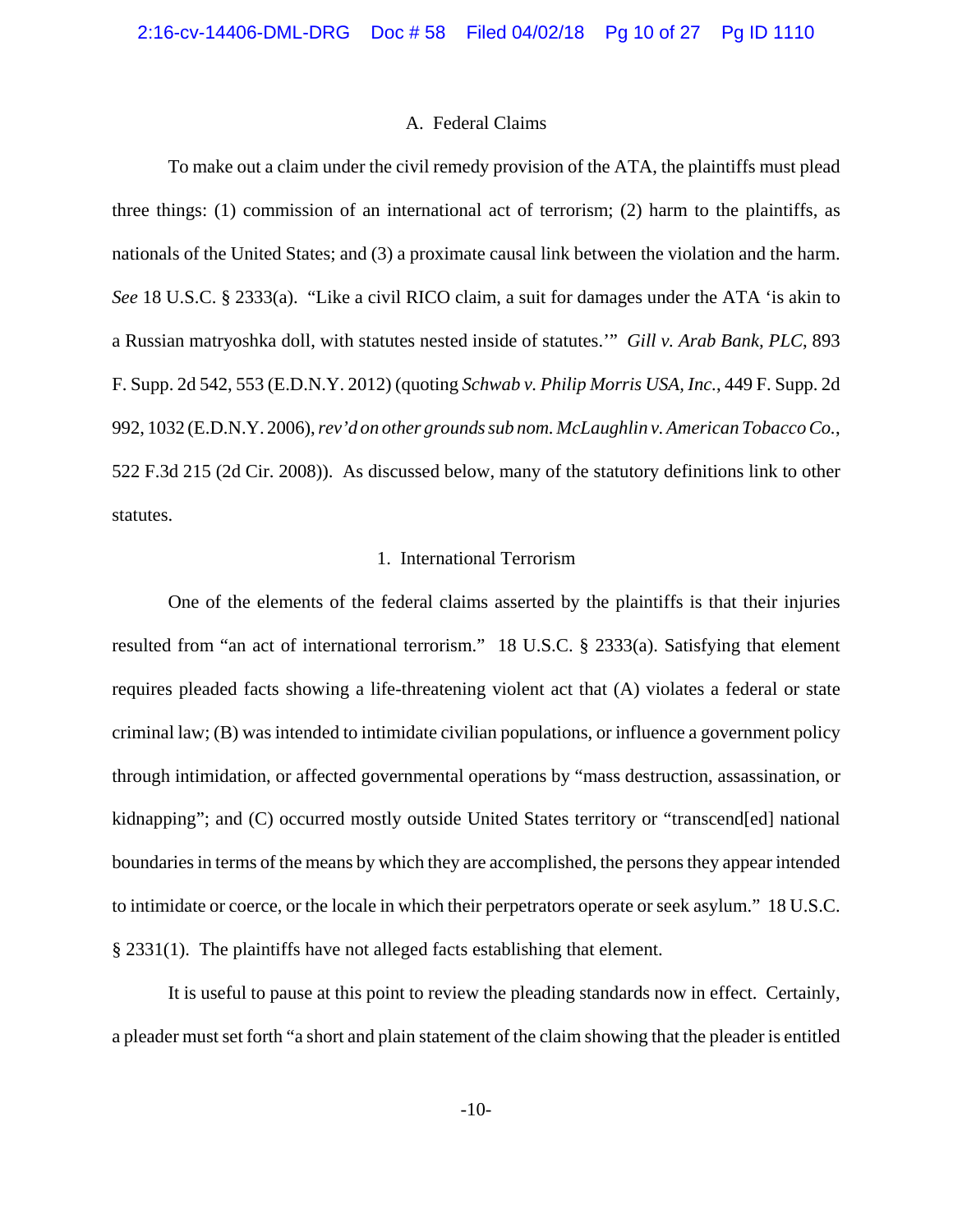## 2:16-cv-14406-DML-DRG Doc # 58 Filed 04/02/18 Pg 11 of 27 Pg ID 1111

to relief." Fed. R. Civ. P.  $8(a)(2)$ . But for ten years now, we have been taught that those words mean more than meet the eye. For instance, a pleader must allege hard facts; unsupported conclusions "will not do." *Twombly*, 550 U.S. at 555. Facts that show the mere "possibility" of a claim for relief are not enough; only "plausibility" will suffice. *Id.* at 557. "A claim has facial plausibility when the plaintiff pleads factual content that allows the court to draw the reasonable inference that the defendant is liable for the misconduct alleged." *Iqbal*, 556 U.S. at 678 (citing *Twombly*, 550 U.S. at 556). "Threadbare recitals of the elements of a cause of action, supported by mere conclusory statements, do not suffice." *Iqbal*, 556 U.S. at 678.

Accepting for the moment that Mateen's shooting spree satisfied parts A and B of the "international terrorism" definition, the amended complaint falls short of plausibly suggesting it fits within part C. It appears to be undisputed that the Pulse Night Club attack was carried out by a single shooter — Omar Mateen — and that both Mateen and his victims were, at the time of the attack, all located and resident in Orlando, Florida, within the United States. The plaintiffs have not pointed to any "means by which [the shooting] was accomplished" that involved acts crossing any national border; nor do they point to any persons outside the United States whom the shooting was "intended to intimidate or coerce"; and they have not pointed to any international "locale in which [the] perpetrator[] operate[d] or [sought] asylum." The only allegations of the complaint even hinting at some trans-national connection are those concerning Mateen's viewing of videos and Internet content that the plaintiffs contend were posted by agents of ISIS. But the complaint fails to assert any facts plausibly suggesting that the substance of those videos and other messages, or the posting of them, had anything at all directly to do with the shooting, other than that the principles espoused in them motivated Mateen to carry out the dreadful act.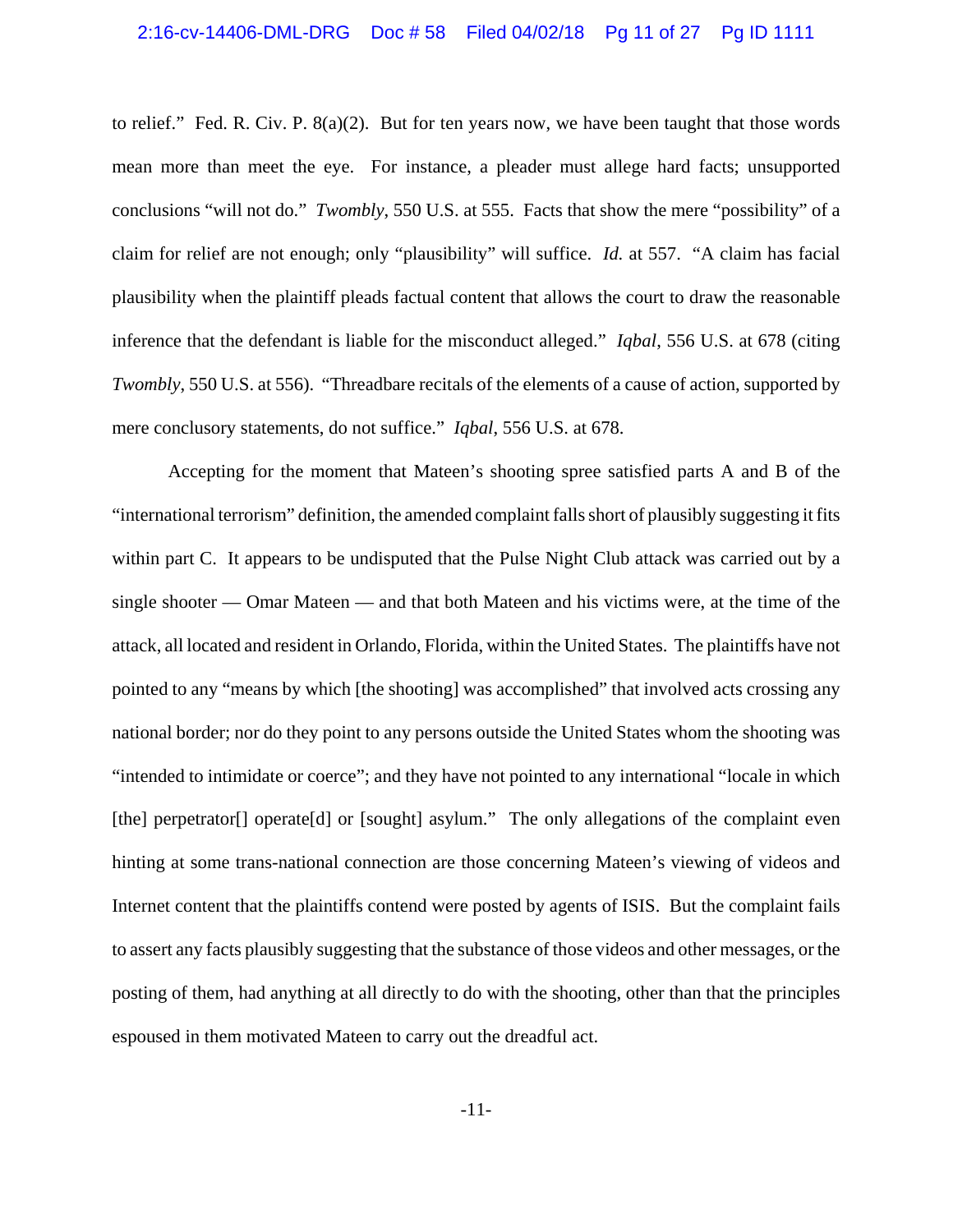## 2:16-cv-14406-DML-DRG Doc # 58 Filed 04/02/18 Pg 12 of 27 Pg ID 1112

The plaintiffs plainly have attempted to characterize Mateen as ISIS's "cat" in a "cat's paw" scenario. *Cf. Mys v. Michigan Dep't of State Police*, --- F.3d ---, No. 17-1445, 2018 WL 1514581, at \*6 (6th Cir. Mar. 28, 2018) (noting that the so-called cat's paw theory of liability in employment cases refers "to one of Aesop's Fables in which a monkey tricks a cat into pulling chestnuts out of a fire for him"). And their attempt consists of the following syllogism: "ISIS acts from outside the United States using Defendants' platforms in a manner [that] transcend[s] national boundaries because of the international usage of Defendants' platforms. But for ISIS's postings using Defendants' social media platforms, Mateen would not have engaged in his attack on the Pulse nightclub. Mateen's terrorist actions were a direct result of ISIS' actions and given that ISIS is an international terrorist organization, Mateen's actions were also an act of international terrorism." Am. Compl. ¶¶ 212-214.

Those statements suggest, at most, nothing more than that ISIS posts information on the Internet, which might be communicated over international borders. But nothing in those statements points to any element of Mateen's conduct in carrying out the attack that had any transnational component. And the terminal allegation is nothing more than an unsupported legal conclusion, devoid of any specific factual support. Together, the allegations merely assert that because some acts of ISIS are "international," and because Mateen may have viewed Internet postings or videos sympathetic to ISIS's cause, Mateen is an "international terrorist," and any violent act he committed therefore comprised "international terrorism."

There are no pleaded facts that tend to show that Mateen carried out *this act* under ISIS's express direction. To be sure, even ISIS never claimed that it had any contact with Mateen or instructed him to shoot up the Pulse Night Club. And the heaps of relatively concrete facts that the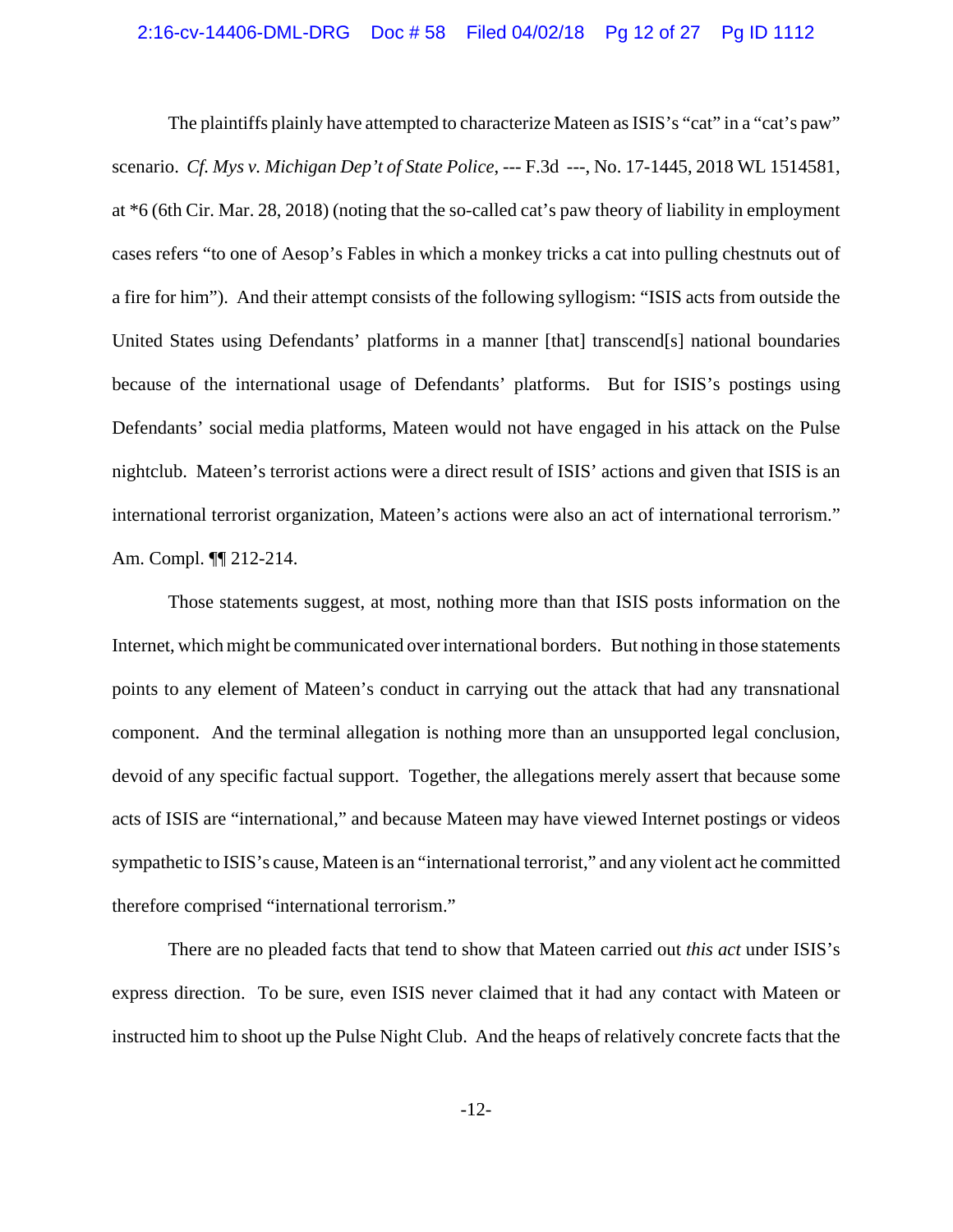## 2:16-cv-14406-DML-DRG Doc # 58 Filed 04/02/18 Pg 13 of 27 Pg ID 1113

amended complaint does offer — despite the immense emotional gravity of the violent and tragic global events to which they allude — do not bridge the gap between ISIS's violent screeds and Mateen's shooting spree. In their attempts to span the separate streams of events described in the pleadings, the plaintiffs have shown little beyond mere happenstance and possibility.

## 2. Aiding and Abetting

The plaintiffs also have not alleged any facts that plausibly suggest that any of the defendants "aided or abetted" the person (Mateen) who committed the night club attack. The "aiding and abetting" and "conspiracy" provisions of section 2333 (18 U.S.C. § 2333(d)), was added to the statute just eighteen months ago. The Justice Against Sponsors of Terrorism Act (JASTA), Pub. L. 114-222, 130 Stat. 852 (Sept. 28, 2016), did not alter any existing provisions of section 2333, but it expanded the scope of potentially liable actors by adding a new subsection (d). Now, liability extends to anyone "who aids and abets, by knowingly providing substantial assistance, or who conspires with the person who committed [] an act of international terrorism" that resulted in harm to a plaintiff. *Id.* § 4(d)(2) ("Aiding and Abetting Liability for Civil Actions Regarding Terrorist Acts") (codified at 18 U.S.C. § 2333(d)).

Not many cases have discussed JASTA's aiding and abetting provision. However, it has been noted that Congress, "in enacting JASTA, instructed that the 'proper legal framework for how [aiding and abetting] liability should function' under the ATA is that identified in *Halberstam v. Welch*, 705 F.2d 472 (D.C. Cir. 1983)." *Linde v. Arab Bank, PLC*, 882 F.3d 314, 329 (2d Cir. 2018) (quoting 18 U.S.C. § 2333 Statutory Note (Findings and Purpose § 5)). The *Halberstam* court stated that a civil plaintiff asserting aiding and abetting liability must prove three things: (1) "the party whom the defendant aids must perform a wrongful act that causes an injury," (2) "the defendant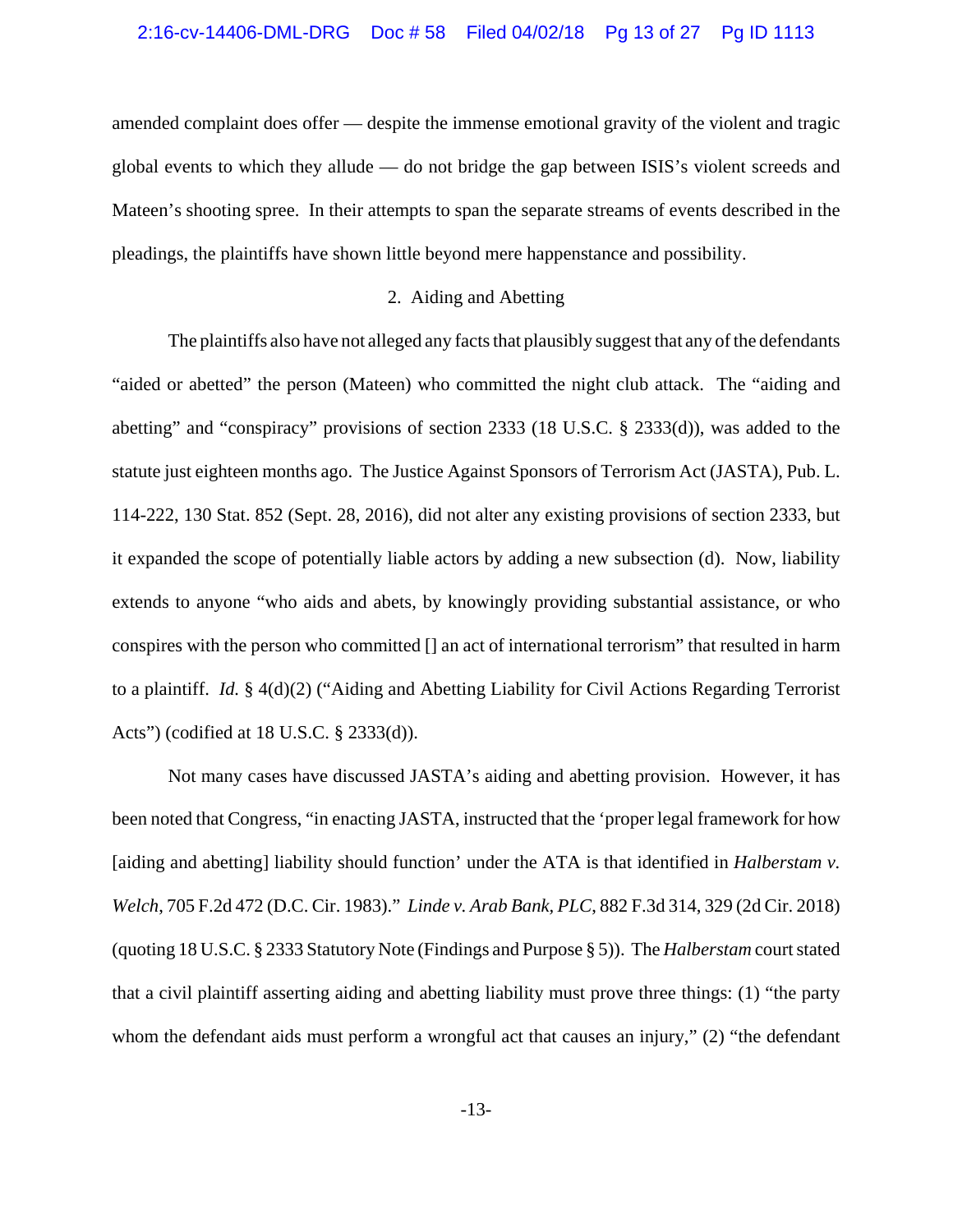## 2:16-cv-14406-DML-DRG Doc # 58 Filed 04/02/18 Pg 14 of 27 Pg ID 1114

must be generally aware of his role as part of an overall illegal or tortious activity at the time that he provides the assistance," and (3) "the defendant must knowingly and substantially assist the principal violation." 705 F.2d at 487. *Halberstam* suggested six factors bearing on "'how much encouragement or assistance is substantial enough' to satisfy the third element: (1) the nature of the act encouraged, (2) the amount of assistance given by defendant, (3) defendant's presence or absence at the time of the tort, (4) defendant's relation to the principal, (5) defendant's state of mind, and (6) the period of defendant's assistance." *Linde*, 882 F.3d at 329 (citing *Halberstam*, 705 F.2d at 483-84).

What have the plaintiffs pleaded here? That the defendants maintained social media platforms that enabled ISIS to spread its radicalizing message of violence and hatred of western cultures, and that those platforms allowed ISIS's message to reach Mateen. After the enactment of JASTA, it is sufficient for a plaintiff to plead either (1) that a defendant "aided or abetted" in the first instance "an act of international terrorism"; or (2) that a defendant "aided or abetted" a violation of some underlying criminal provision of the statute. *See Hussein v. Dahabshiil Transfer Servs. Ltd.*, 230 F. Supp. 3d 167, 175, 2017 WL 395210 (S.D.N.Y. 2017). The plaintiffs rely on two underlying violations in this case, for (1) providing material support to a terrorist; and (2) providing material support to a designated terrorist organization. However, the plaintiffs have failed to allege any facts to show plausibly that the defendants knowingly supplied support or encouragement *to Mateen* in any way that aided his commission of the shooting. (The claim relating to material support of a designated foreign terrorist organization is discussed further below.)

There are no facts that suggest that the defendants "encouraged" Mateen to commit his crimes. Likewise, the plaintiffs do not allege that the defendants provided him with any assistance,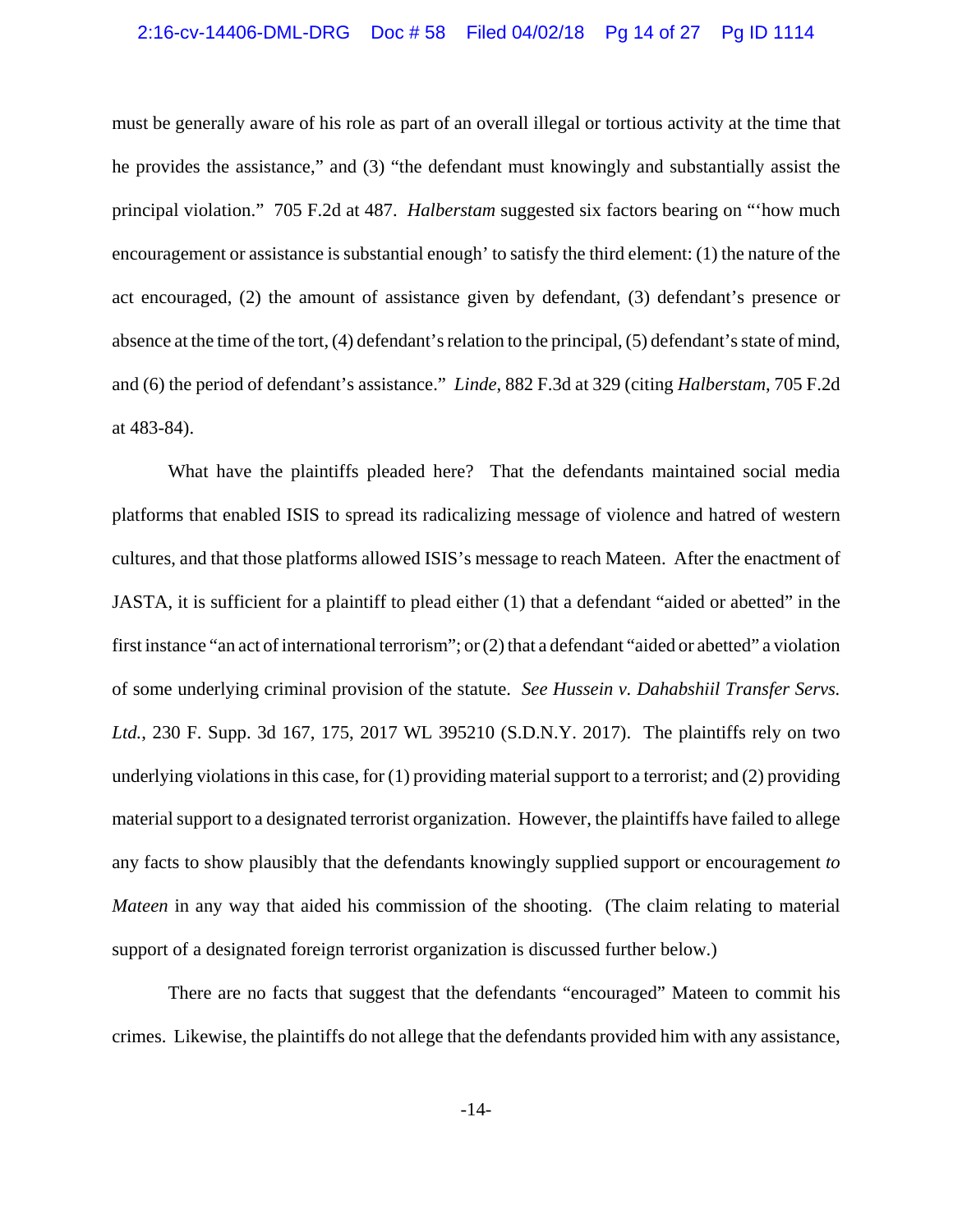#### 2:16-cv-14406-DML-DRG Doc # 58 Filed 04/02/18 Pg 15 of 27 Pg ID 1115

such as instructions on how to build a bomb or obtain an assault rifle. Certainly, no one suggests that any of the defendants' representatives were present at the scene, that they had any "relationship" with Mateen, or that they were of a mind to see this horrible event take place. As the court explained in *Linde*, aiding and abetting liability for a specific act of terrorist violence cannot be premised merely on a finding that the defendant knowingly provided support to a designated terrorist organization, as might suffice for a "material support" liability theory (more on that later). "[A]iding and abetting an *act* of international terrorism requires more than the provision of material support to a designated terrorist organization. Aiding and abetting requires the secondary actor to be 'aware' that, by assisting the principal, it is itself assuming a 'role' in terrorist activities." *Linde*, PLC, 882 F.3d at 329.

Some cases pre-dating the enactment of JASTA countenanced, even if they did not explicitly uphold, the theory that "liability under 2333(a) may be premised upon a theory of civil 'aiding and abetting' of a tort . . . created by the Anti-Terrorism Act." *Weiss v. National Westminster Bank PLC*, 453 F. Supp. 2d 609, 613 (E.D.N.Y. 2006). Under that theory, a plaintiff generally must allege that the aider or abettor "'(a) [did] a tortious act in concert with the other or pursuant to a common design with him; or (b) [knew] that the other['s] conduct constitute[d] a breach of duty and [gave] substantial assistance or encouragement to the other to so conduct himself; or (c) [gave] substantial assistance to the other in accomplishing a tortious result and his own conduct, separately considered, constitute[d] a breach of duty to the third person.'" *Id.* at 613-14 (quoting Restatement (Second) of Torts § 876 (1979)). Here, the plaintiffs have not pointed to any tortious act committed by any of the defendants while handling Internet postings to their social media services that was taken "in concert with" Mateen's attack. Similarly, they have not pointed to anything the defendants did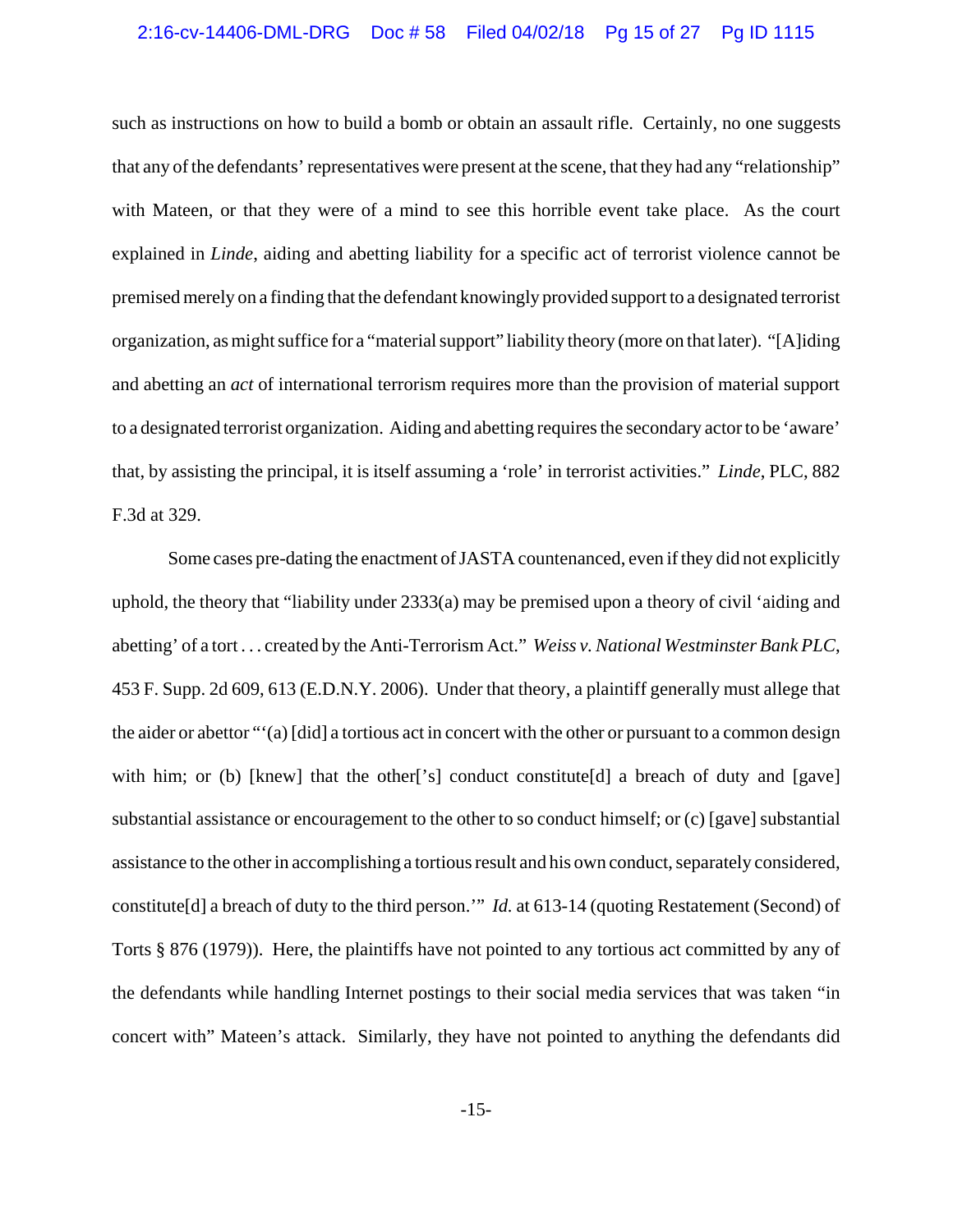#### 2:16-cv-14406-DML-DRG Doc # 58 Filed 04/02/18 Pg 16 of 27 Pg ID 1116

"pursuant to a common design" related to the shooting; nor have they alleged any facts plausibly to show that any of the defendants knew that Mateen's "conduct constitute[d] a breach of duty" to any of the plaintiffs and "[gave] substantial assistance to [Mateen]" in accomplishing the supposed breach. So far as the facts alleged in the amended complaint suggest, it appears to be undisputed that none of the defendants, or any of their employees or agents, knew anything at all about Mateen or his plans before he carried out the horrific attack in Florida.

The amended complaint falls far short of the requirements outlined by these cases: there are no plausible allegations at all that there was any tangible connection between ISIS and the Pulse Night Club shooting attack, or between Mateen and the defendants.

## 3. Conspiracy

Similarly, the plaintiffs have not alleged any viable conspiracy claim, because they have not stated any facts that plausibly suggest that any of the defendants, or any persons affiliated with them, made any agreement with Mateen (or, for that matter, with ISIS, or any identified person or entity associated with its cause of promoting international terrorism). The sufficiency of allegations of conspiracy was the proximal issue before the Supreme Court when in *Twombly* it overhauled the pleading standard in federal courts and ushered in the sea change to our modern regime of plausibility pleading. And *Twombly* held that something more than coincidental — even knowingly coincidental — action must be shown in order to plead a claim of conspiracy. *Twombly*, 550 U.S. at 556 ("In applying these general standards to a [Sherman Act] § 1 claim, we hold that stating *such a claim requires a complaint with enough factual matter (taken as true) to suggest that an agreement was made*. Asking for plausible grounds to infer an agreement does not impose a probability requirement at the pleading stage; *it simply calls for enough fact to raise a reasonable*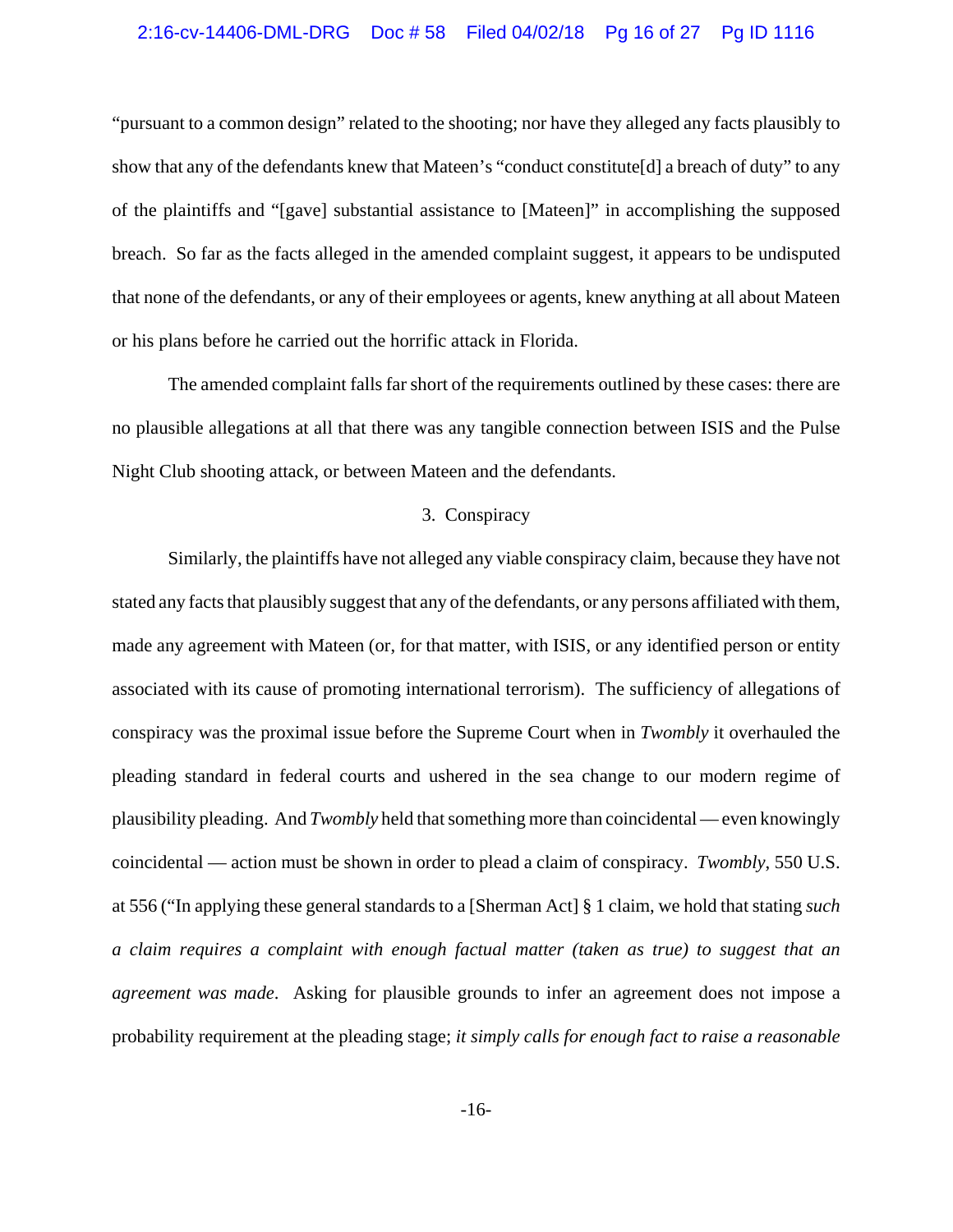### 2:16-cv-14406-DML-DRG Doc # 58 Filed 04/02/18 Pg 17 of 27 Pg ID 1117

*expectation that discovery will reveal evidence of illegal agreement*." (emphasis added)). As the

Court explained, when confronting allegations of an anti-trust conspiracy:

A statement of parallel conduct, even conduct consciously undertaken, needs some setting suggesting the agreement necessary to make out a § 1 claim; without that further circumstance pointing toward a meeting of the minds, an account of a defendant's commercial efforts stays in neutral territory. An allegation of parallel conduct is thus much *like a naked assertion of conspiracy* in a § 1 complaint: *it gets the complaint close to stating a claim, but without some further factual enhancement it stops short of the line between possibility and plausibility*.

*Twombly*, 550 U.S. at 557 (emphasis added); *see also Gill v. Arab Bank*, 893 F. Supp. 2d at 556-57 ("There is no evidence regarding any agreement entered into by the Bank explicitly or implicitly or steps taken by it in furtherance of such a conspiracy. . . . A jury could not conclude that defendant agreed to any common plan with or took substantial steps in furtherance of that plan.").

In this case, "naked assertions of conspiracy" are all the plaintiffs have offered; and, as to any common plan or scheme between the defendants and Mateen, they have not even offered that. Instead, they simply allege isolated facts, leaving to the Court to imagine what conspiratorial scheme may have animated them. *E.g.*, Am. Compl. ¶ 209 ("Omar Mateen was radicalized by ISIS' use of social media. This was the stated goal of ISIS. Mateen then carried out the deadly attacks in Orlando. Conducting terrorist acts via radicalized individuals is a stated goal of ISIS."). None of those facts identify any discernible common plan or scheme that led to the Orlando attack, or any persons (other than Mateen) who may have agreed to carry out such a plan. The only conduct involved with the attacks that is described with any particularity is Mateen's, which, so far as the allegations of the amended complaint suggest, he undertook in isolation, when he "*self*-radicalized" by perusing Internet postings, and then acted on his self-informed radical sentiments by carrying out a shooting rampage at a crowded night club.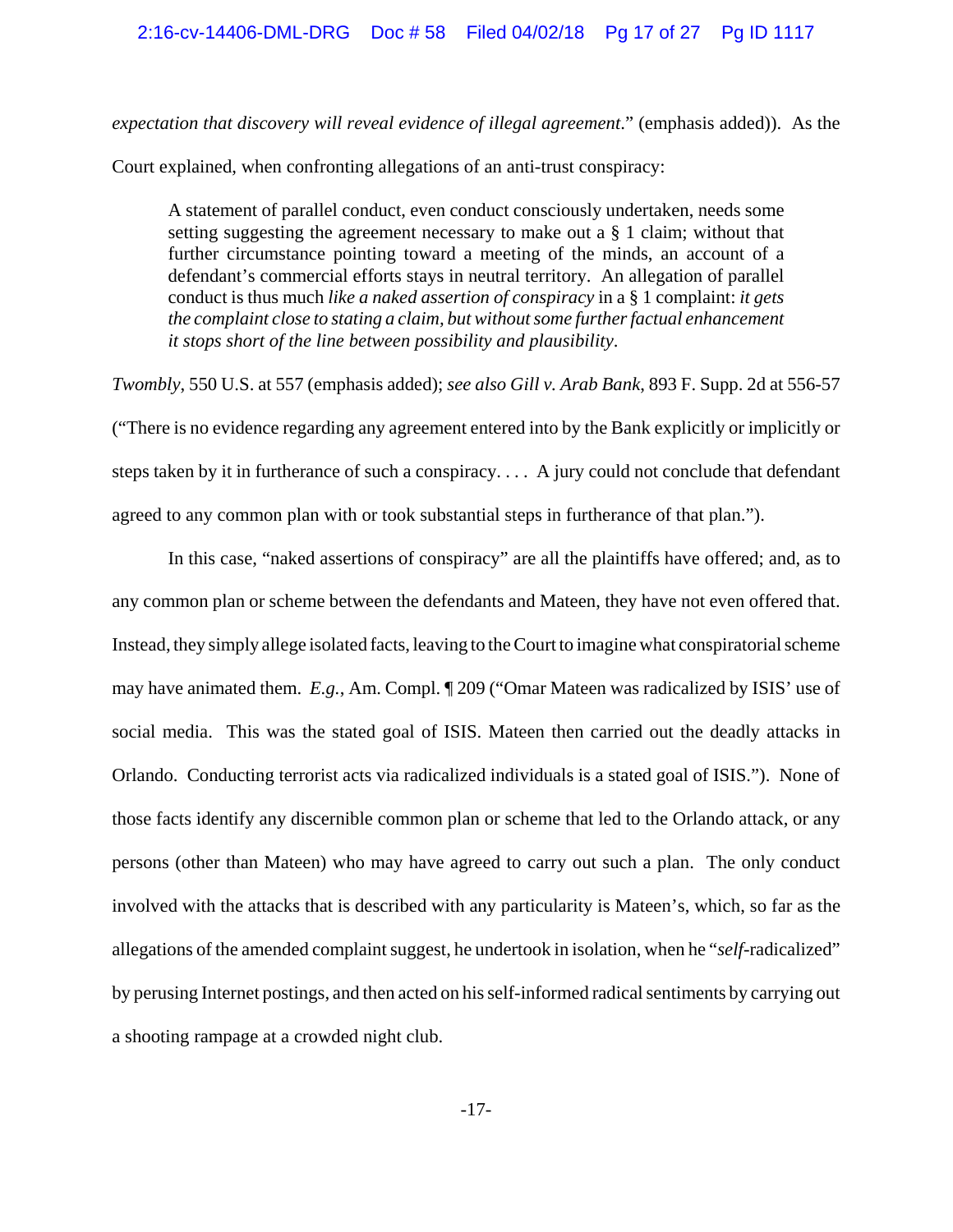## 4. Material Support

None of the facts in the amended complaint plausibly suggest that any of the defendants knowingly provided any "material support" to Mateen that facilitated his commission of the night club shooting, sufficient to make out a violation of 18 U.S.C. § 2339B. That section punishes a defendant who provides "material support or resources," and who does so "knowing or intending that they are to be used in preparation for, or in carrying out [a terrorist act],  $\dots$  or in preparation for, or in carrying out, the concealment of an escape from the commission of any" act of terrorism, or who aids and abets or conspires in the provision of such support. 18 U.S.C. § 2339a(a); 18 U.S.C.  $2332b(g)(5)(B)$ . "[T]he term 'material support or resources' means any property, tangible or intangible, or service, including currency or monetary instruments or financial securities, financial services, lodging, training, expert advice or assistance, safehouses, false documentation or identification, communications equipment, facilities, weapons, lethal substances, explosives, personnel (1 or more individuals who may be or include oneself), and transportation, except medicine or religious materials." 18 U.S.C. § 2339a(b)(1). The complaint contains no discernible facts to sustain any plausible claim that any of the defendants offered or delivered any such things to Mateen that facilitated the attack.

The plaintiffs contend that it is enough that the defendants provided "material support" to ISIS, and that ISIS had some connection with the attack because (1) Mateen viewed the organization's literature and videos online at some point before the attack; and (2) the organization "claimed responsibility" for the attack via its official news outlets after the attack. Even if the Court assumes that something the defendants did could have constituted some form of "material support" for ISIS, the allegations of the complaint do not establish that there is any tangible connection, about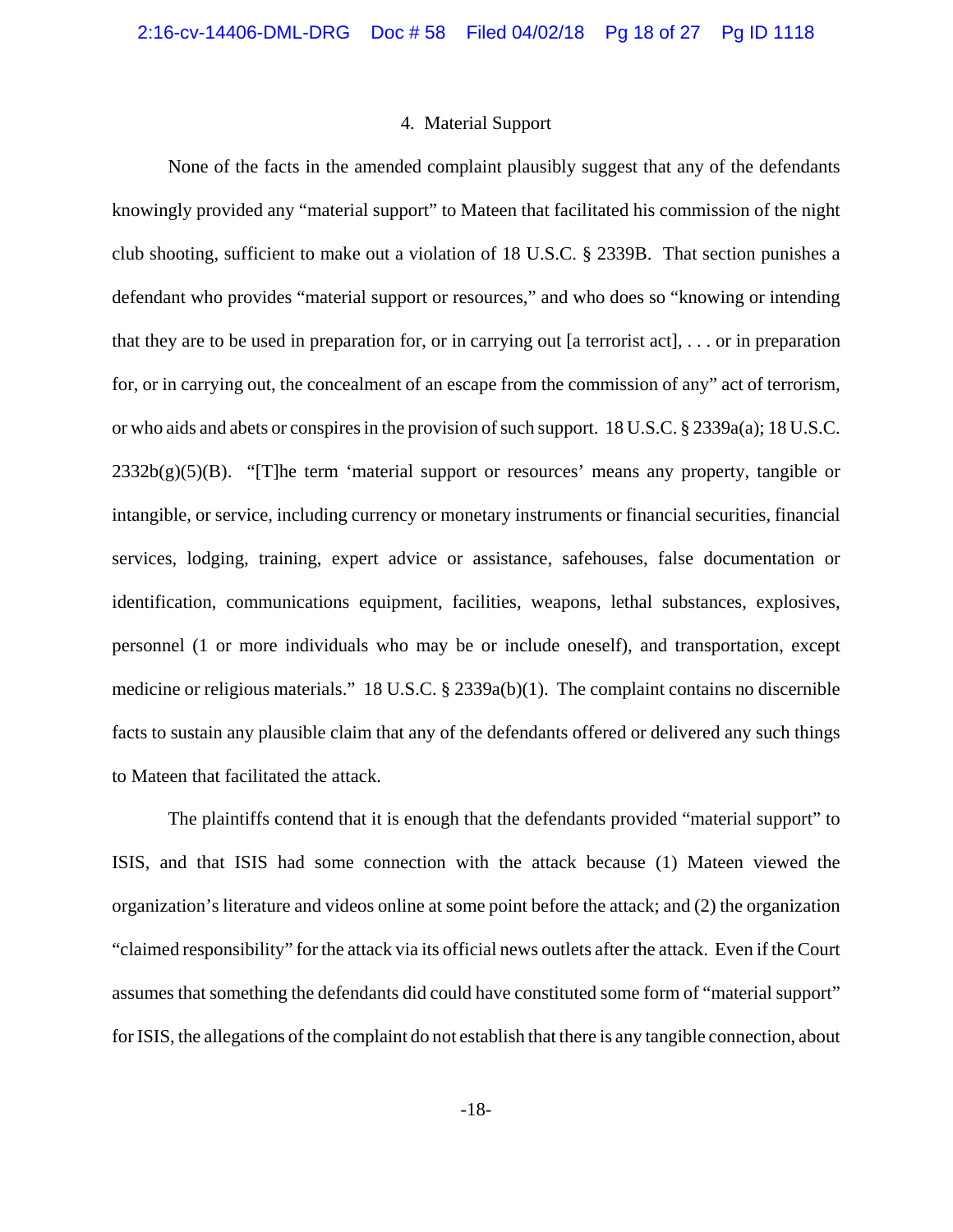### 2:16-cv-14406-DML-DRG Doc # 58 Filed 04/02/18 Pg 19 of 27 Pg ID 1119

which the defendants knew anything, between ISIS, Mateen, and Mateen's shooting spree. In fact, so far as the amended complaint suggests, it appears that no entity or agent of ISIS knew anything about the attack before it occurred, since the organization only claimed responsibility *after* the attack was public knowledge, due to the news coverage of it, and the plaintiffs apparently concede that Mateen never had direct contact with any agent or entity directly connected to ISIS. *E.g.*, Am. Compl. ¶¶ 193-95 ("The FBI believes that the Orlando shooter Omar Mateen was self-radicalized on the Internet and social media. . . . Even if Mateen had never been directly in contact with ISIS, ISIS' use of social media directly influenced his actions on the night of the Orlando massacre.").

The plaintiffs argue that giving ISIS a voice to spread its ideology and message of violent jihad was akin to leaving a loaded gun in a children's playground. The *Linde* court debunked that analogy in a case where the defendant, Arab Bank, was accused of providing material support to Hamas, a known terrorist organization.: "We conclude only that providing routine financial services to members and associates of terrorist organizations is not so akin to providing a loaded gun to a child as to excuse the charging error here and compel a finding that as a matter of law, the services were violent or life-endangering acts that appeared intended to intimidate or coerce civilians or to influence or affect governments." *Linde*, 882 F.3d at 327 (citing *In re Terrorist Attacks on Sept. 11, 2001*, 714 F.3d 109, 124 (2d Cir. 2013)).

Nothing in the amended complaint plausibly suggests either (1) that the defendants knew that any "services" they provided to ISIS were destined to aid the person responsible for the Orlando attack (Mateen), or (2) that the defendants knew of any terrorist activities of ISIS that could be facilitated by the specific use of their services by any identified member or affiliate of ISIS. Because the defendants must "knowingly" provide support with some discernible apprehension that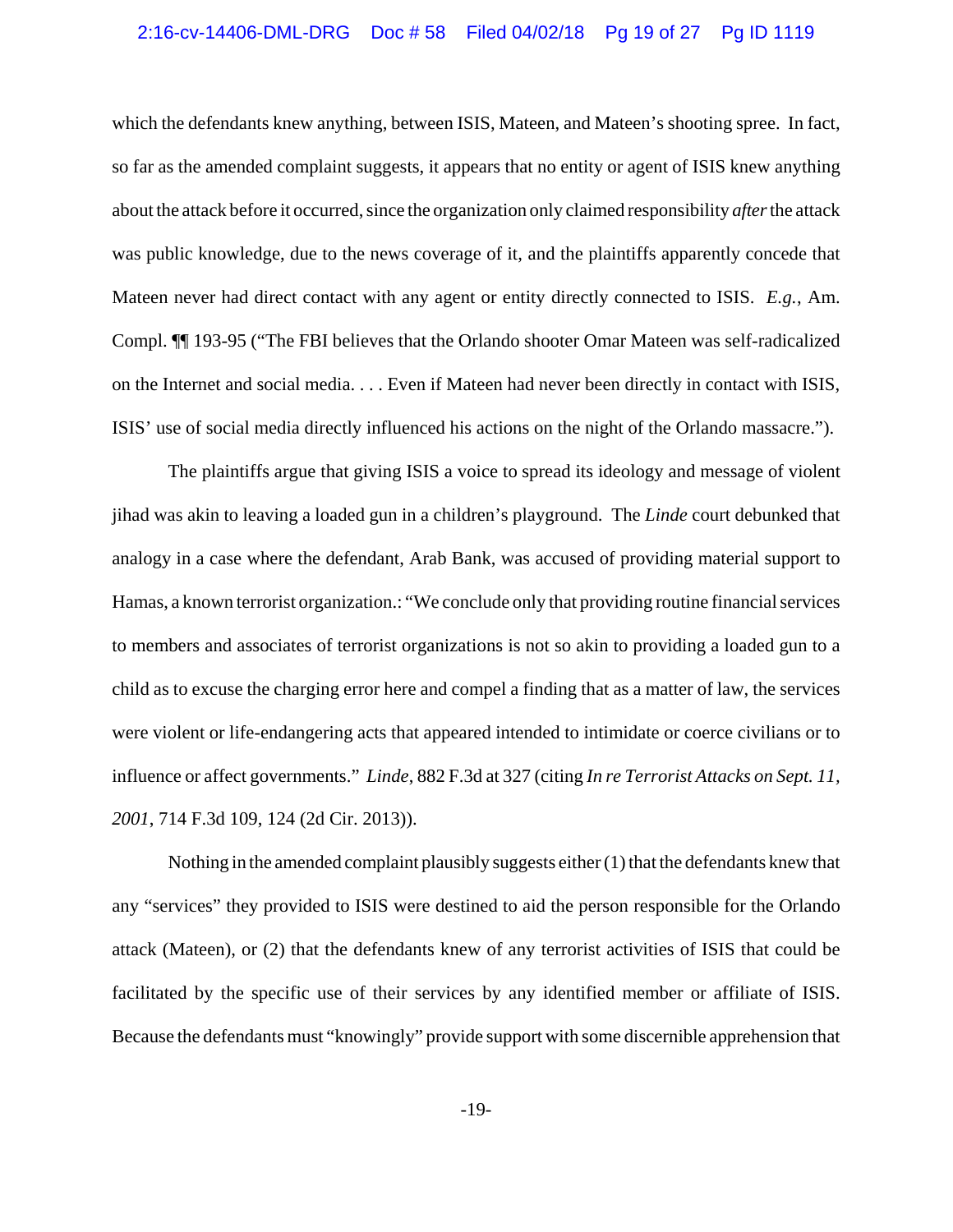### 2:16-cv-14406-DML-DRG Doc # 58 Filed 04/02/18 Pg 20 of 27 Pg ID 1120

it could be used to facilitate terrorism, the failure to allege facts to show knowledge of a foreseeable connection to terrorist acts is fatal to the material support claims, particularly where the only allegations of the amended complaint are that the defendants provided "routine" services knowing only generally that some (unidentified) users could be affiliated with terrorism. *Hussein*, 230 F. Supp. 3d at 176-77 (holding that although "[p]roviding unusual services that are not part of the defendant's ordinary course of business might . . . raise red flags," "an inference of knowing or deliberately-indifferent support is generally implausible when the only allegations are that the defendants provided 'routine' banking services unaccompanied by any allegations tending to show that the defendants had reason to believe that their customers were terrorists or were assisting terrorists").

The facts alleged here contrast sharply with those where federal courts have found that the plaintiffs plausibly made out material support claims against a service provider. *See In re Terrorist Attacks on Sept. 11, 2001*, 718 F. Supp. 2d at 489 ("The claimed wrongdoing of DIB . . . does not relate to the performance of routine banking and financial services, or its use as a passive conduit through which monies were indirectly channeled to and from al Qaeda. Rather, the allegations indicate that DIB was an intentional, knowing and direct participant in providing money laundering services to al Qaeda, which allowed for direct funding of terrorist attacks. . . . DIB allegedly continued to provide banking and other financial services directly to Osama bin Laden and al Qaeda, in violation of accepted international banking standards adopted to prevent the illicit movement of funds to terrorists."); *see also Gill*, 893 F. Supp. 2d at 486 ("The Bank beginning in the late 1990s knowingly maintained accounts for — and accepted wire transfers on behalf of — Hamas (or its proxies), well-known Hamas leaders, and other Hamas operatives, despite the facts that (1) Hamas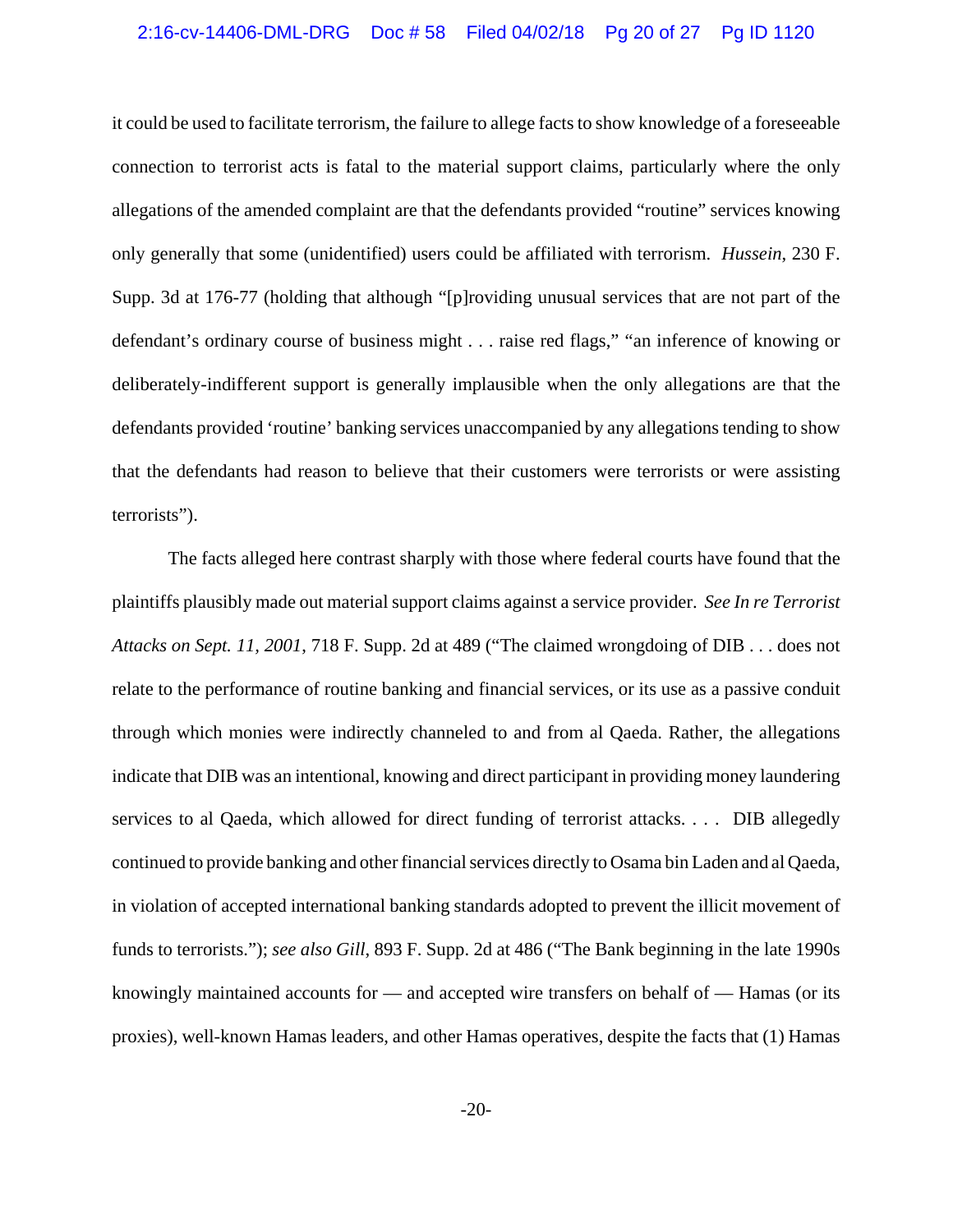### 2:16-cv-14406-DML-DRG Doc # 58 Filed 04/02/18 Pg 21 of 27 Pg ID 1121

was named as a beneficiary of wire transfers made, (2) the United States government determined that some individual account holders to whom transfers were made were Hamas-affiliated terrorists, and (3) some account holders to whom transfers were made were prominent members of the paramilitary side of Hamas."). In this case, although the plaintiffs have alleged that the defendants provided routine social media services to ISIS, they have not pointed to any individual or cognizable entity that the defendants plausibly knew to be facilitating or carrying out any acts of terrorism, and to whom the defendants nevertheless knowingly continued to provide services or support to in any form.

## 5. Causation

Finally, even if the amended complaint could be viewed as setting forth some plausible claim that the defendants "aided" or "conspired" with or "supported" ISIS — although it certainly sets forth no plausible allegations that they did so with Mateen individually — the allegations still are insufficient to sustain any viable claim, because there are no facts pleaded that support any plausible conclusion that any of the defendants' conduct proximately caused the deaths and injuries that resulted from the shooting in Orlando. "Congress intended [the ATA civil remedy] provisions to impose, 'liability at any point along the causal chain of terrorism.' In enacting the material support statute Congress made an express finding of fact that, 'foreign organizations that engage in terrorist activity are so tainted by their criminal conduct that any contribution to such an organization facilitates that conduct.'" *Weiss*, 453 F. Supp. 2d 609, 631 (E.D.N.Y. 2006) (citing S. Rep. No. 102-342 at 22; Antiterrorism and Effective Death Penalty Act of 1996, Pub. L. 104-32, § 301(a)(7), 110 Stat. 1214, 1247 (1996)). However, it is well understood that a plaintiff cannot merely plead that the defendants have aided some terrorist organization; they must plead that the aid was supplied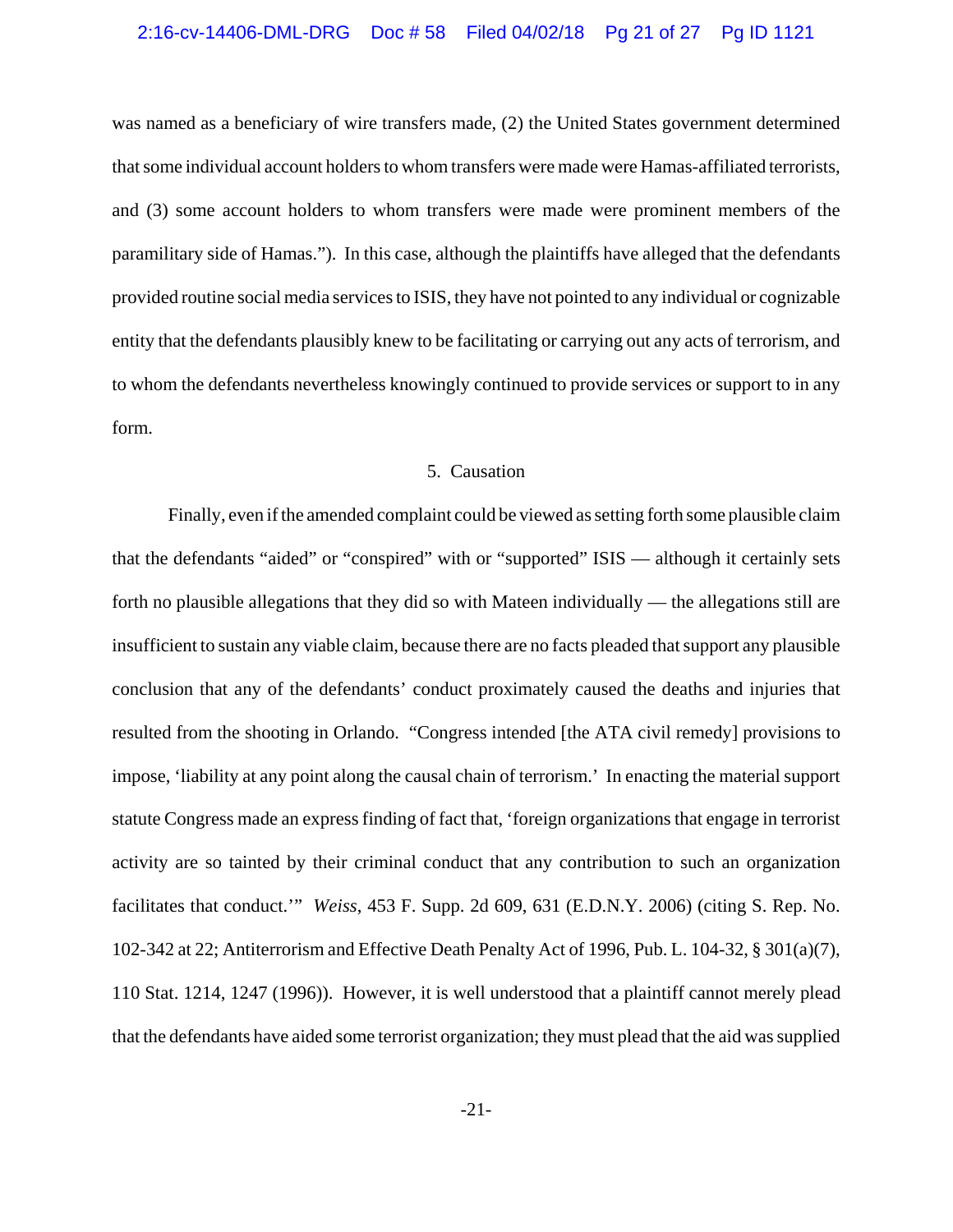## 2:16-cv-14406-DML-DRG Doc # 58 Filed 04/02/18 Pg 22 of 27 Pg ID 1122

to the particular person or entity responsible for the attack. *Linde v. Arab Bank, PLC*, 384 F. Supp. 2d 571, 585 (E.D.N.Y. 2005), *rev'd on other grounds*, 882 F.3d 314 ("As to plaintiffs' claims premised on their second factual theory  $-$  i.e., that the Bank's provision of financial services constitutes material support to, or financing of, foreign terrorist organizations — plaintiffs acknowledge that they will have to prove that the Bank provided these services *to the particular group responsible for the attacks giving rise to their injuries*." (emphasis added)).

"Congress did not 'intend [] to permit recovery under § 2333 on a showing of less than proximate cause,' based on the Supreme Court's interpretation of the 'well-understood meaning' of the phrase 'by reason of' across multiple statutes." *In re Terrorist Attacks on Sept. 11, 2001*, 714 F.3d at 123 (quoting *Rothstein v. UBS AG*, 708 F.3d 82, 95 (2d Cir. 2013) ("We are not persuaded that Congress intended to permit recovery under § 2333 on a showing of less than proximate cause or that the Complaint contains plausible allegations that UBS's transfers of U.S. currency to Iran proximately caused plaintiffs' injuries.")); *see also Holmes v. Securities Investor Protection Corp.*, 503 U.S. 258, 268 (1992) ("We may fairly credit the 91st Congress, which enacted RICO, with knowing the interpretation federal courts had given the words ['by reason of'] earlier Congresses had used first in § 7 of the Sherman Act, and later in the Clayton Act's § 4. It used the same words, and we can only assume it intended them to have the same meaning that courts had already given them. Proximate cause is thus required." (citations omitted)). "At bottom, the notion of proximate cause reflects 'ideas of what justice demands, or of what is administratively possible and convenient.'" *Holmes*, 503 U.S. at 268-69 (quoting Prosser & Keeton, Torts § 41, p. 264 (5th ed. 1984)). "Accordingly, among the many shapes this concept took at common law, was a demand for some direct relation between the injury asserted and the injurious conduct alleged." *Ibid.* (citations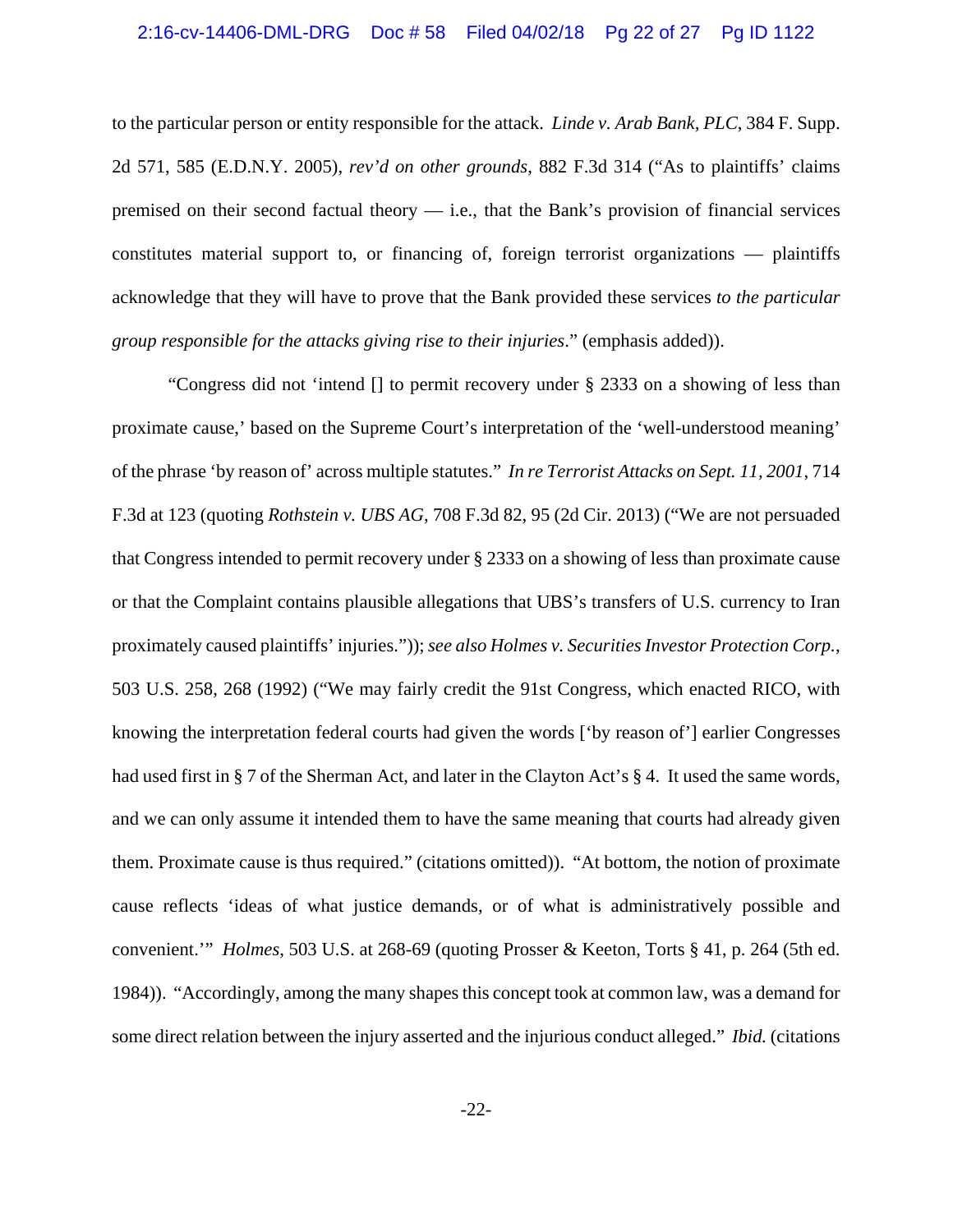### 2:16-cv-14406-DML-DRG Doc # 58 Filed 04/02/18 Pg 23 of 27 Pg ID 1123

omitted). "Thus, a plaintiff who complained of harm flowing merely from the misfortunes visited upon a third person by the defendant's acts was generally said to stand at too remote a distance to recover." *Ibid.* "Although such directness of relationship is not the sole requirement of [proximate] causation, it has been one of its central elements." *Id.* at 269.

In this case, the allegations that Mateen viewed some literature and videos produced by ISIS is not sufficient to sustain any inference that either the defendants, or ISIS, or any individual or entity directly associated with ISIS, had any discernible direct involvement in the Orlando attack. Instead, the complaint suggests, at most, that the defendants merely were aware of a generalized risk that persons associated with or sympathetic to ISIS's cause could, at some point, derive some benefit from their services, and that, at some point (by all accounts only after the attack) ISIS became aware of and expressed its approval of the attack. Those tenuous connections do not suffice to sustain the required inference of proximate cause. *Linde*, 882 F.3d at 327 ("That conclusion [that the provision of routine services does not amount to "material support"] is only reinforced by our holding, in the context of a challenge to proof of the causation element of an ATA claim, that the mere provision of 'routine banking services to organizations and individuals said to be affiliated with' terrorists does not necessarily establish causation.") (quoting *In re Terrorist Attacks on Sept. 11, 2001*, 714 F.3d at 124).

To plead proximate cause, the plaintiffs must point to facts that tend to establish that (1) ISIS perpetrated the attack that injured them, and (2) the defendants' furnishing their social media platforms to ISIS caused the attack. *See Gill*, 893 F. Supp. 2d at 567. They have not alleged facts for which either proposition can be inferred in any plausible way. The plaintiffs have not asserted sufficient facts either to suggest any probability that the Orlando attack was carried out by ISIS, or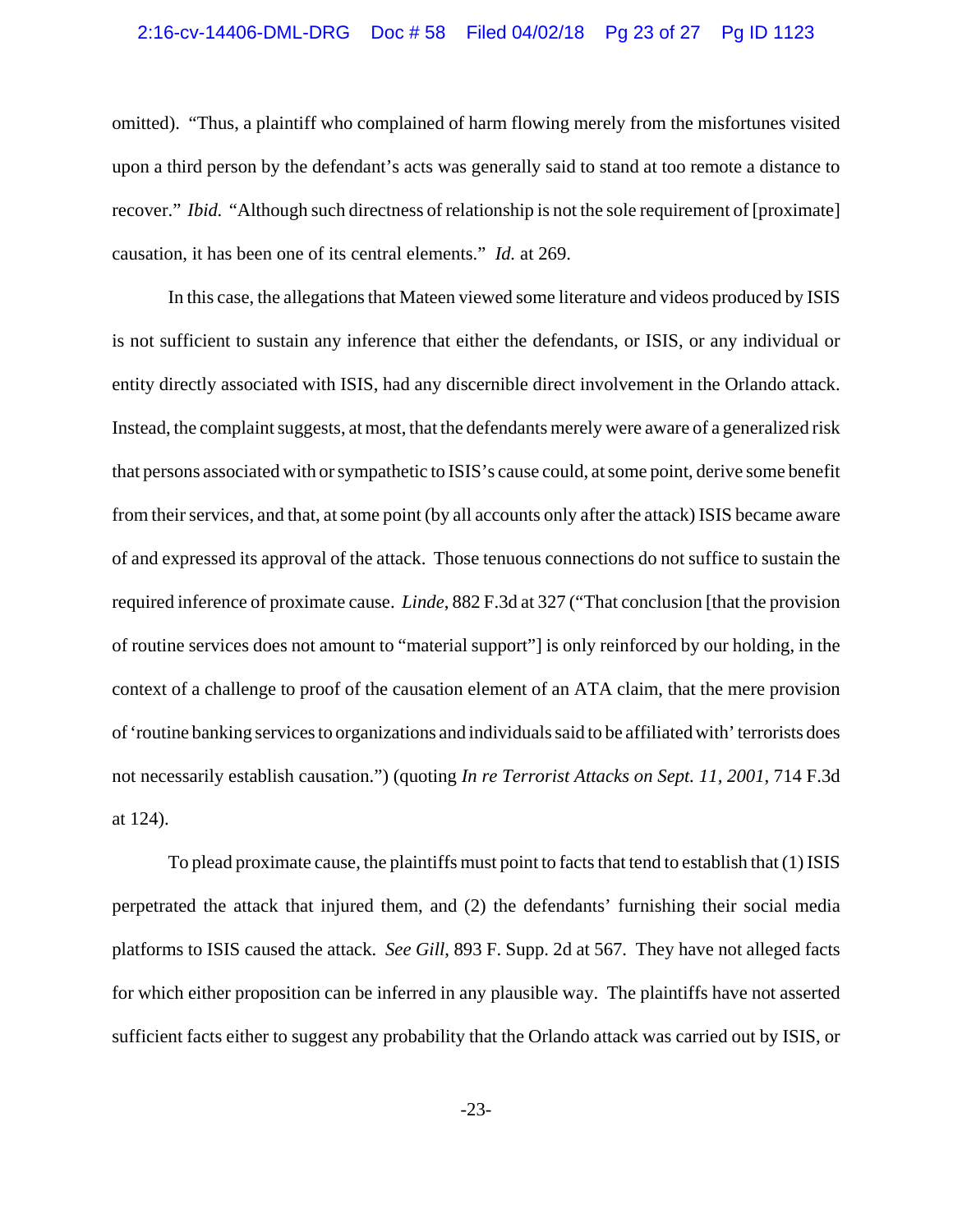### 2:16-cv-14406-DML-DRG Doc # 58 Filed 04/02/18 Pg 24 of 27 Pg ID 1124

to demonstrate that the defendants' alleged inaction in permitting ISIS operatives to use their facilities had any proximate effect of facilitating the Orlando shooting. *See* 18 U.S.C. § 2333(d)(2) (imposing liability for "an injury arising from an act of international terrorism *committed, planned, or authorized* by [a foreign terrorist organization]" (emphasis added)). In fact, so far as the allegations of the amended complaint suggest, the only communications between anyone that could have remotely involved the defendants' services and that even arguably related directly to the shooting were claims of responsibility by ISIS news sources *after the attack was completed*; nothing in the amended complaint even alludes to any contacts or communications between anyone — let alone between ISIS and Mateen — that directly concerned the attack beforehand.

Confronting strikingly similar allegations, the district court in *Fields v. Twitter, Inc. (Fields II)*, 217 F. Supp. 3d 1116 (N.D. Cal. 2016), *aff'd* 881 F.3d 739 (9th Cir. 2018), held that the plaintiffs had not presented any viable claims under a material support theory, due to the absence of any plausible inference of proximate cause. *Id.* at 1127 ("Plaintiffs have not alleged any facts linking Twitter's provision of accounts to ISIS to Abu Zaid's attack. Instead they assert that they have demonstrated proximate cause by alleging that Twitter provided ISIS with material support in the form of a powerful communication tool and that ISIS has claimed responsibility for Abu Zaid's actions. These allegations do not plausibly suggest the necessary causal connection between Twitter's provision of accounts and the attack that killed Lloyd Fields, Jr. and James Damon Creach."). "While courts have not required plaintiffs bringing ATA claims based on material support theories to 'trace specific dollars to specific attacks,' they have nevertheless rejected alleged causal connections that are too speculative or attenuated to raise a plausible inference of proximate causation." *Fields v. Twitter, Inc. (Fields I)*, 200 F. Supp. 3d 964, 974 n.4 (N.D. Cal. 2016), *aff'd*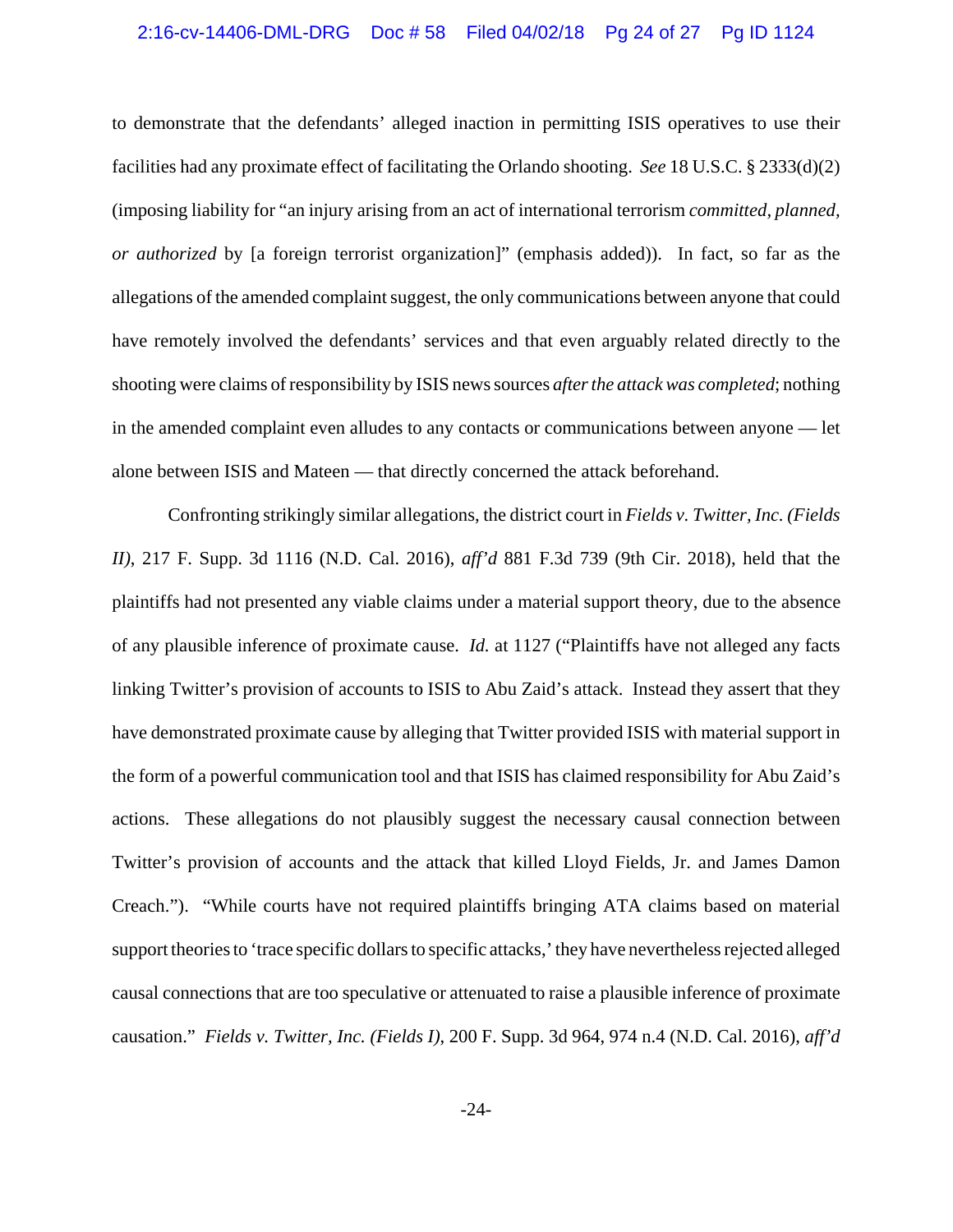881 F.3d 739 (9th Cir. 2018) (quoting *Strauss v. Credit Lyonnais, S.A.*, 925 F. Supp. 2d 414, 433 (E.D.N.Y. 2013)) (collecting cases); *see also Gill*, 893 F. Supp. 2d at 557 ("There is no evidence that the Bank willfully, knowingly, or intentionally provided material support to the shooter or any organization he might have been affiliated with in violation of the criminal material support statutes codified at 18 U.S.C. §§ 2339A, 2339B, or 2339C. The acts of the Bank relied on by plaintiff are so remote in time and attenuated in their inferential value as proof of an element of any cause of action as to constitute less than a scintilla.").

Those same conclusions were affirmed just two months ago, where the Ninth Circuit affirmed the district court's dismissal, after concluding that the plaintiffs' amended complaint failed plausibly to allege that providing Twitter accounts to known ISIS elements was a proximate cause of the shooting of the plaintiffs' decedents by a man who later was identified as a member of an ISIS terrorist cell. The court explained:

Plaintiffs-Appellants have not pleaded that Twitter's provision of communication equipment to ISIS, in the form of Twitter accounts and direct messaging services, had any direct relationship with the injuries that Plaintiffs-Appellants suffered. At most, the SAC establishes that Twitter's alleged provision of material support to ISIS facilitated the organization's growth and ability to plan and execute terrorist acts. But the SAC does not articulate any connection between Twitter's provision of this aid and Plaintiffs–Appellants' injuries.

*Fields*, 881 F.3d at 749-50.

## \* \* \* \* \* \* \* \* \* \*

The amended complaint does not contain sufficient facts to support all of the essential elements of the federal claims the plaintiffs attempt to present.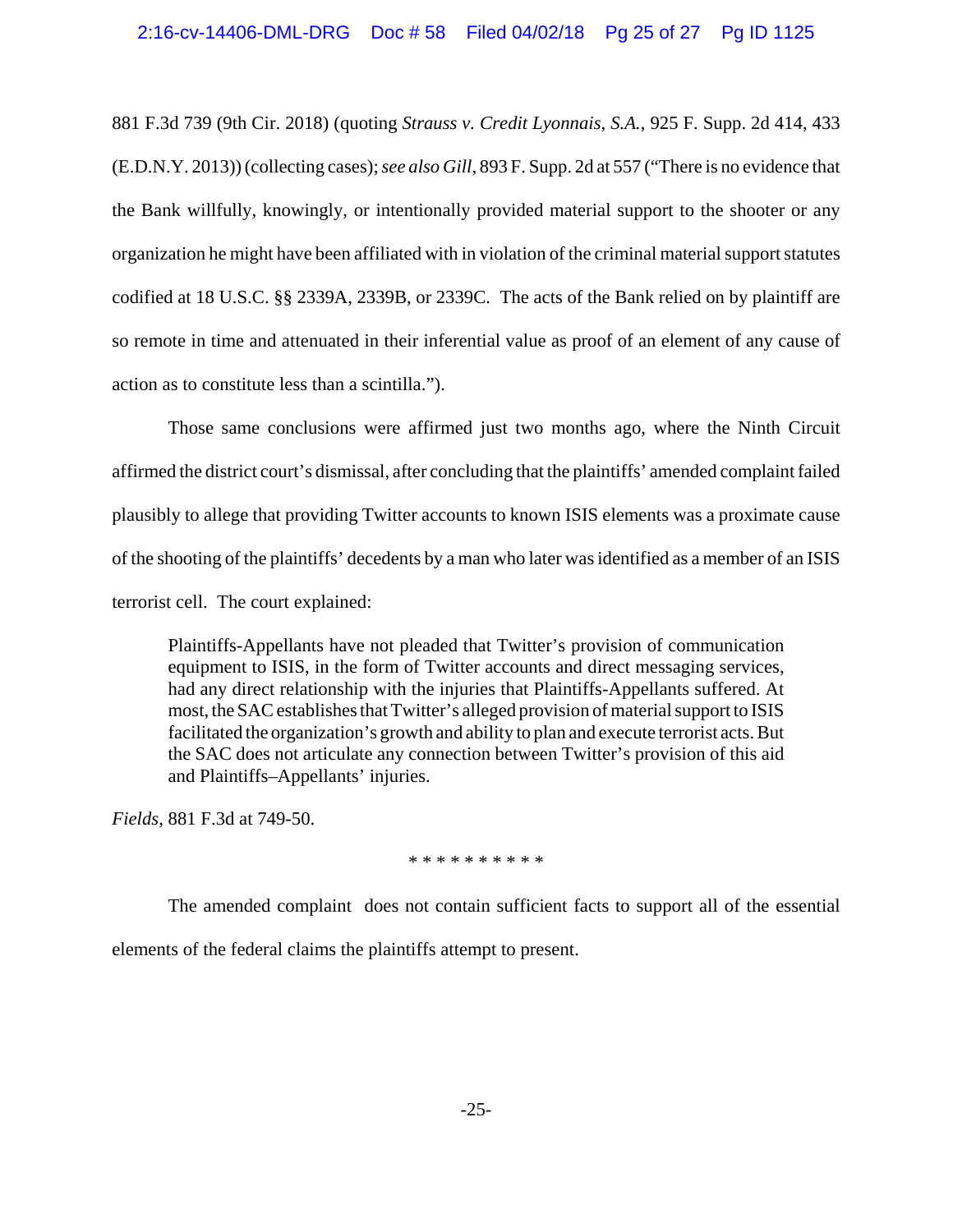## B. State Law Claims

The amended complaint also includes claims for negligent infliction of emotional distress and "wrongful death." Under Michigan law, both of those causes of action require the pleader to offer facts establishing proximate cause. *Lavin v. Conte*, 2017 WL 3159682, at \*7 (Mich. Ct. App. July 25, 2017) ("[I]n order to sustain a claim for negligent infliction of emotional distress, the alleged physical injury must be 'proximately caused by defendant's negligent conduct.'") ((quoting *Daley v. LaCroix*, 384 Mich. 4, 12, 179 N.W.2d 390, 395 (1970)); *Vo v. United States*, No. 15-420, 2017 WL 6523541, at \*5 (W.D. Mich. Dec. 21, 2017) (observing that under Michigan law, a claim of wrongful death takes on the elements of the underlying tort, which generally requires a showing that the wrongful act "was a proximate cause of the damages suffered" (citations and quotations omitted)). And the plaintiffs do not appear to dispute the defendants' position that such is the case. For the same reasons noted above, it must be concluded that the amended complaint's state law counts fall short on that element.

## III.

"Because the plaintiffs . . . have not nudged their claims across the line from conceivable to plausible, their [amended] complaint must be dismissed." *Twombly*, 550 U.S. at 570.

Accordingly, it is **ORDERED** that the defendants' motion to dismiss [dkt. #37] is **GRANTED**.

It is further **ORDERED** that the amended complaint is **DISMISSED WITH PREJUDICE**.

s/David M. Lawson DAVID M. LAWSON United States District Judge

Dated: March 30, 2018